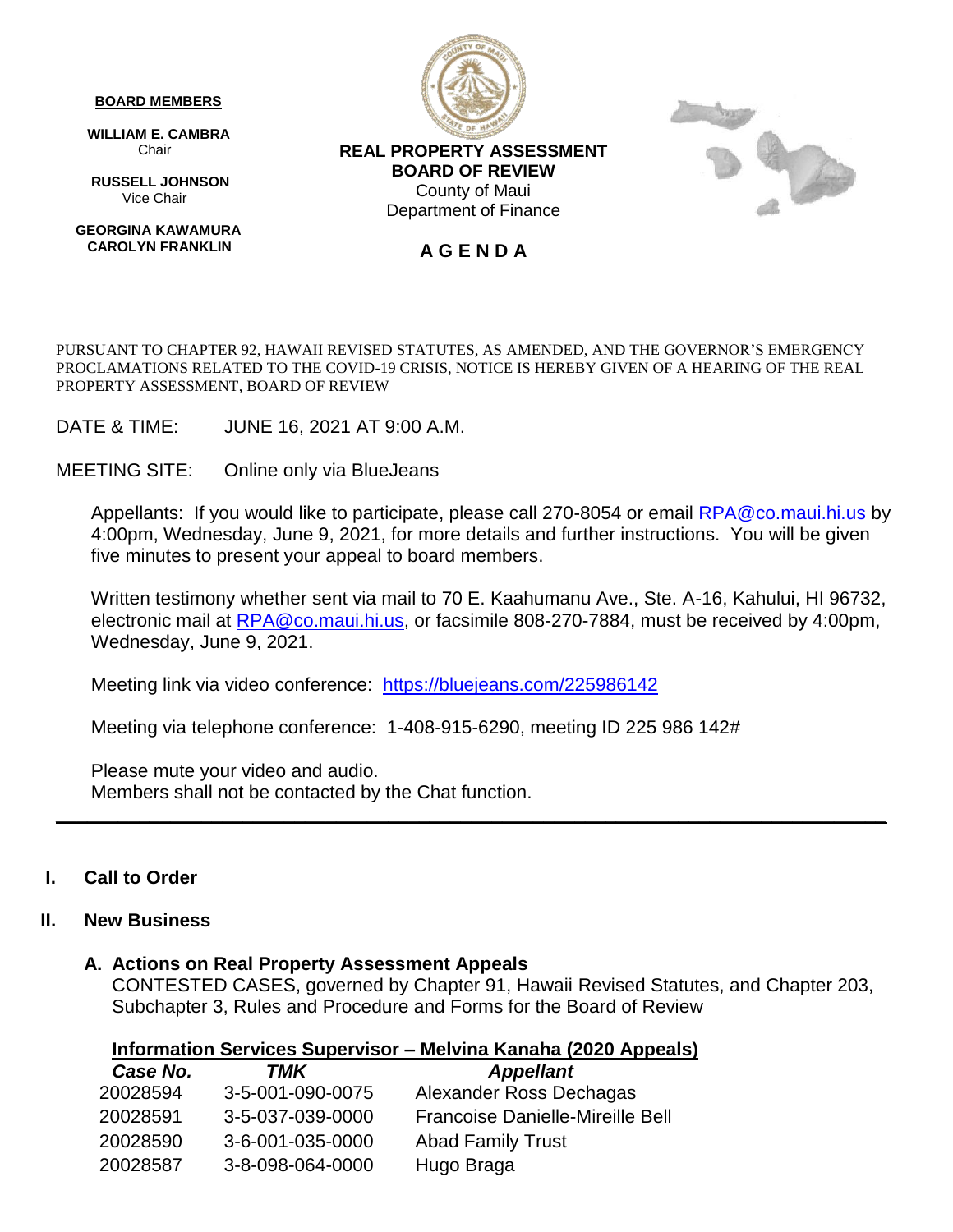### **Information Services Supervisor – Melvina Kanaha (2021 Appeals)**

| TMK              | <b>Appellant</b>            |
|------------------|-----------------------------|
| 1-6-009-022-0000 | Jeanne Angelheart Trust     |
| 2-3-011-111-0000 | <b>Brendan Kennedy</b>      |
| 2-3-068-016-0000 | <b>Gregg Roland Chisolm</b> |
| 2-7-008-184-0000 | <b>Michael Grier</b>        |
| 3-5-013-118-0000 | Anna Hom                    |
| 3-5-023-097-0000 | David Mendonsa              |
| 3-8-077-014-0024 | Carlotta Germi Mann         |
| 3-9-060-051-0000 | <b>Dahl Family Trust</b>    |
| 4-3-012-006-0000 | Rachel Alexandra Graham     |
| 4-4-011-005-0000 | <b>Mullen Family Trust</b>  |
|                  |                             |

### **Property Technical Officer – Kari Stockwell (2020 Appeals)**

| Case No.                       | TMK                       | <b>Appellant</b>                 |
|--------------------------------|---------------------------|----------------------------------|
|                                | 20027714 2-1-008-074-0000 | <b>Hart Wailea LLC</b>           |
| (hotel/resort)<br>(commercial) | 20027712 2-1-008-074-0000 | <b>Hart Wailea LLC</b>           |
| 20026849                       | 4-4-008-022-0174          | 14195 Montview Blvd Partners LLC |

| Case No.       | TMK              | <b>Appellant</b>       |
|----------------|------------------|------------------------|
| 20027877       | 2-1-008-056-0000 | Honua'ula Partners LLC |
| (commercial)   |                  |                        |
| 20027876       | 2-1-008-056-0000 | Honua'ula Partners LLC |
| (apartment)    |                  |                        |
| 20027881       | 2-1-008-056-0000 | Honua'ula Partners LLC |
| (conservation) |                  |                        |
| 20027059       | 2-1-008-056-0000 | Honua'ula Partners LLC |
| (non-owner     |                  |                        |
| occupied)      |                  |                        |
| 20027678       | 2-1-008-071-0000 | Honua'ula Partners LLC |
| (non-owner     |                  |                        |
| occupied)      |                  |                        |
| 20027882       | 2-1-008-071-0000 | Honua'ula Partners LLC |
| (conservation) |                  |                        |
| 20027878       | 2-1-008-071-0000 | Honua'ula Partners LLC |
| (apartment)    |                  |                        |
| 20027058       | 3-9-001-169-0000 | Honua'ula Partners LLC |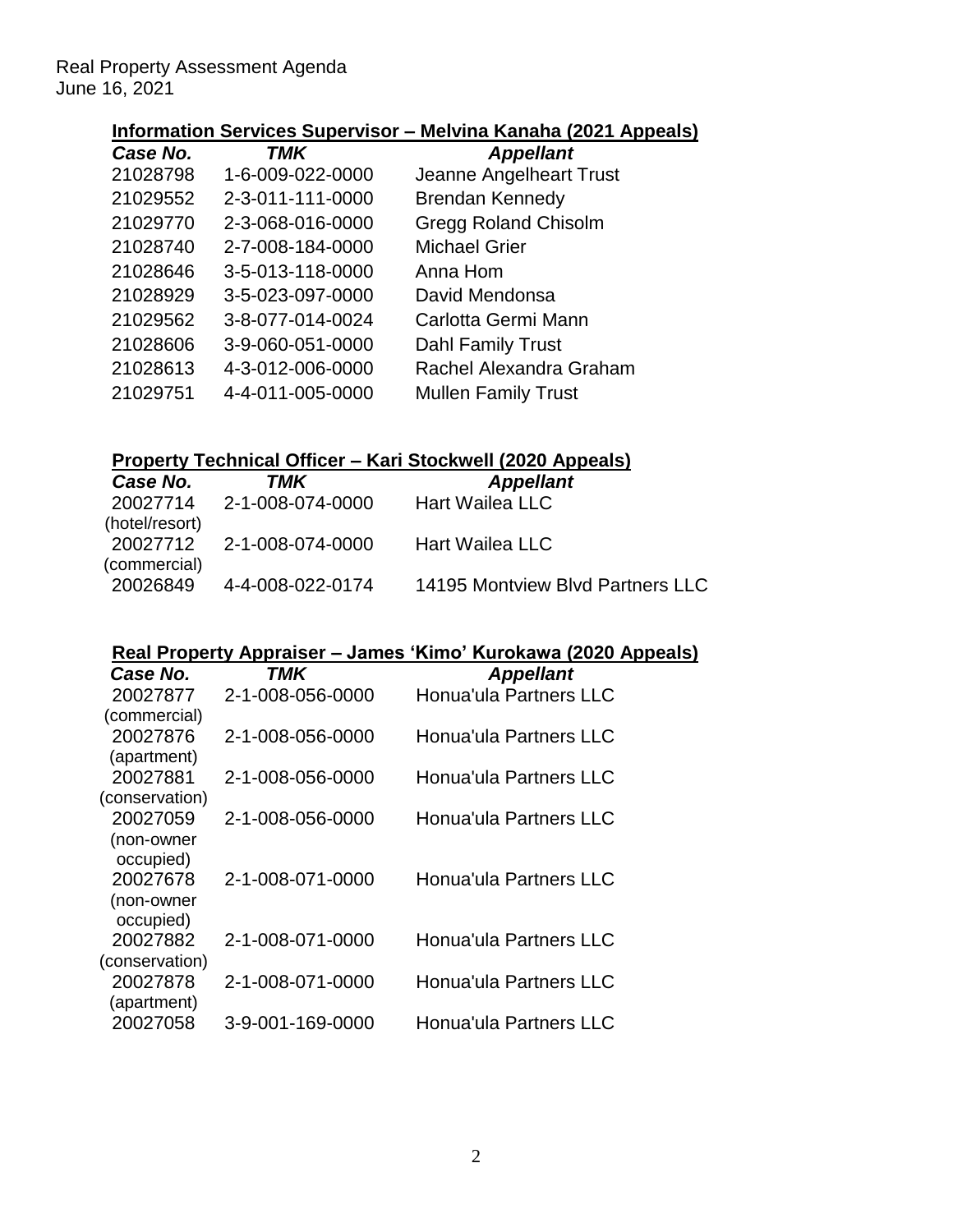|                            |                  | <u> Real Property Appraiser – James 'Kimo' Kurokawa (2021 Appeals)</u> |
|----------------------------|------------------|------------------------------------------------------------------------|
| Case No.                   | <b>TMK</b>       | <b>Appellant</b>                                                       |
| 21029756                   | 2-1-008-056-0000 | <b>Honua'ula Partners LLC</b>                                          |
| (apartment)                |                  |                                                                        |
| 21029761                   | 2-1-008-056-0000 | Honua'ula Partners LLC                                                 |
| (conservation)<br>21029749 |                  | Honua'ula Partners LLC                                                 |
| (non-owner                 | 2-1-008-056-0000 |                                                                        |
| occupied)                  |                  |                                                                        |
| 21029760                   | 2-1-008-056-0000 | Honua'ula Partners LLC                                                 |
| (commercial)               |                  |                                                                        |
| 21029767                   | 2-1-008-071-0000 | <b>Honua'ula Partners LLC</b>                                          |
| (conservation)             |                  |                                                                        |
| 21029763                   | 2-1-008-071-0000 | Honua'ula Partners LLC                                                 |
| (non-owner<br>occupied)    |                  |                                                                        |
| 21029766                   | 2-1-008-071-0000 | Honua'ula Partners LLC                                                 |
| (apartment)                |                  |                                                                        |
|                            |                  |                                                                        |
| 21028822                   | 4-4-014-003-0001 | Ocean Resort Villas Vacation OA                                        |
| 21028824                   | 4-4-014-003-0002 | Ocean Resort Villas Vacation OA                                        |
| 21028825                   | 4-4-014-003-0003 | Ocean Resort Villas Vacation OA                                        |
| 21028826                   | 4-4-014-003-0004 | Ocean Resort Villas Vacation OA                                        |
| 21028827                   | 4-4-014-003-0005 | Ocean Resort Villas Vacation OA                                        |
| 21028828                   | 4-4-014-003-0006 | Ocean Resort Villas Vacation OA                                        |
| 21028829                   | 4-4-014-003-0007 | Ocean Resort Villas Vacation OA                                        |
| 21028831                   | 4-4-014-003-0008 | Ocean Resort Villas Vacation OA                                        |
| 21028832                   | 4-4-014-003-0009 | Ocean Resort Villas Vacation OA                                        |
| 21028833                   | 4-4-014-003-0010 | Ocean Resort Villas Vacation OA                                        |
| 21028835                   | 4-4-014-003-0011 | Ocean Resort Villas Vacation OA                                        |
| 21028836                   | 4-4-014-003-0012 | Ocean Resort Villas Vacation OA                                        |
| 21028837                   | 4-4-014-003-0013 | Ocean Resort Villas Vacation OA                                        |
| 21028838                   | 4-4-014-003-0014 | Ocean Resort Villas Vacation OA                                        |
| 21028840                   | 4-4-014-003-0015 | Ocean Resort Villas Vacation OA                                        |
| 21028864                   | 4-4-014-003-0016 | Ocean Resort Villas Vacation OA                                        |
| 21028865                   | 4-4-014-003-0017 | Ocean Resort Villas Vacation OA                                        |
| 21028866                   | 4-4-014-003-0018 | Ocean Resort Villas Vacation OA                                        |
| 21028867                   | 4-4-014-003-0019 | Ocean Resort Villas Vacation OA                                        |
| 21028868                   | 4-4-014-003-0020 | Ocean Resort Villas Vacation OA                                        |
| 21028869                   | 4-4-014-003-0021 | Ocean Resort Villas Vacation OA                                        |
| 21028870                   | 4-4-014-003-0022 | Ocean Resort Villas Vacation OA                                        |
| 21028871                   | 4-4-014-003-0023 | Ocean Resort Villas Vacation OA                                        |
| 21028872                   | 4-4-014-003-0024 | Ocean Resort Villas Vacation OA                                        |
| 21028873                   | 4-4-014-003-0025 | Ocean Resort Villas Vacation OA                                        |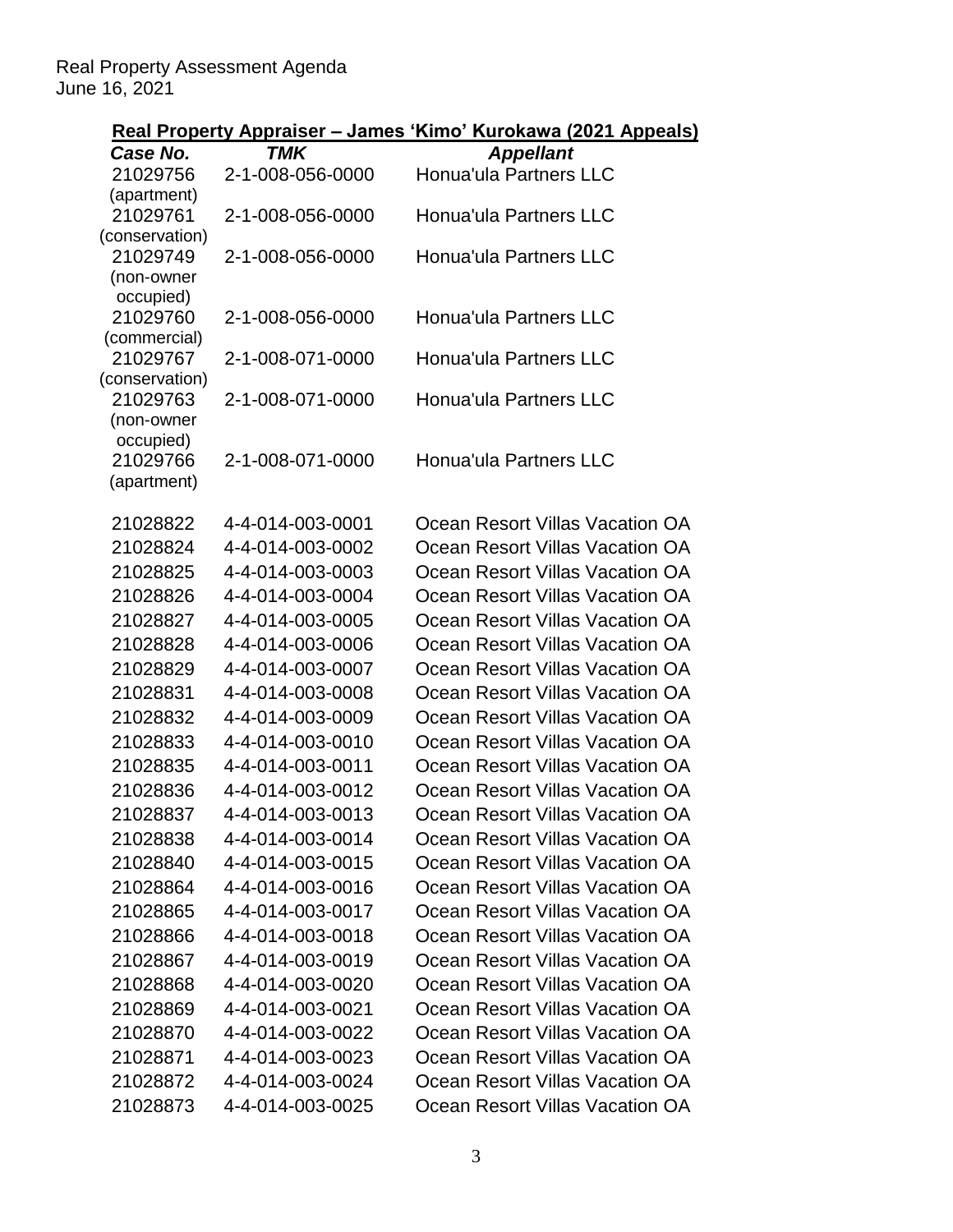| Case No. | TMK              | <b>Appellant</b>                |
|----------|------------------|---------------------------------|
| 21028874 | 4-4-014-003-0026 | Ocean Resort Villas Vacation OA |
| 21028875 | 4-4-014-003-0027 | Ocean Resort Villas Vacation OA |
| 21028915 | 4-4-014-003-0028 | Ocean Resort Villas Vacation OA |
| 21028916 | 4-4-014-003-0029 | Ocean Resort Villas Vacation OA |
| 21028918 | 4-4-014-003-0030 | Ocean Resort Villas Vacation OA |
| 21028925 | 4-4-014-003-0031 | Ocean Resort Villas Vacation OA |
| 21028928 | 4-4-014-003-0032 | Ocean Resort Villas Vacation OA |
| 21028930 | 4-4-014-003-0033 | Ocean Resort Villas Vacation OA |
| 21028954 | 4-4-014-003-0034 | Ocean Resort Villas Vacation OA |
| 21028958 | 4-4-014-003-0035 | Ocean Resort Villas Vacation OA |
| 21028975 | 4-4-014-003-0036 | Ocean Resort Villas Vacation OA |
| 21028978 | 4-4-014-003-0037 | Ocean Resort Villas Vacation OA |
| 21028981 | 4-4-014-003-0038 | Ocean Resort Villas Vacation OA |
| 21028986 | 4-4-014-003-0039 | Ocean Resort Villas Vacation OA |
| 21028991 | 4-4-014-003-0040 | Ocean Resort Villas Vacation OA |
| 21028993 | 4-4-014-003-0041 | Ocean Resort Villas Vacation OA |
| 21028997 | 4-4-014-003-0042 | Ocean Resort Villas Vacation OA |
| 21028998 | 4-4-014-003-0043 | Ocean Resort Villas Vacation OA |
| 21029000 | 4-4-014-003-0044 | Ocean Resort Villas Vacation OA |
| 21029001 | 4-4-014-003-0045 | Ocean Resort Villas Vacation OA |
| 21029003 | 4-4-014-003-0046 | Ocean Resort Villas Vacation OA |
| 21029005 | 4-4-014-003-0047 | Ocean Resort Villas Vacation OA |
| 21029007 | 4-4-014-003-0048 | Ocean Resort Villas Vacation OA |
| 21029009 | 4-4-014-003-0049 | Ocean Resort Villas Vacation OA |
| 21029011 | 4-4-014-003-0050 | Ocean Resort Villas Vacation OA |
| 21028839 | 4-4-014-003-0051 | Ocean Resort Villas Vacation OA |
| 21028843 | 4-4-014-003-0052 | Ocean Resort Villas Vacation OA |
| 21028878 | 4-4-014-003-0053 | Ocean Resort Villas Vacation OA |
| 21028880 | 4-4-014-003-0054 | Ocean Resort Villas Vacation OA |
| 21028882 | 4-4-014-003-0055 | Ocean Resort Villas Vacation OA |
| 21028883 | 4-4-014-003-0056 | Ocean Resort Villas Vacation OA |
| 21028884 | 4-4-014-003-0057 | Ocean Resort Villas Vacation OA |
| 21028887 | 4-4-014-003-0058 | Ocean Resort Villas Vacation OA |
| 21028888 | 4-4-014-003-0059 | Ocean Resort Villas Vacation OA |
| 21028889 | 4-4-014-003-0060 | Ocean Resort Villas Vacation OA |
| 21028841 | 4-4-014-003-0061 | Ocean Resort Villas Vacation OA |
| 21028844 | 4-4-014-003-0062 | Ocean Resort Villas Vacation OA |
| 21028845 | 4-4-014-003-0063 | Ocean Resort Villas Vacation OA |
| 21028846 | 4-4-014-003-0064 | Ocean Resort Villas Vacation OA |
| 21028848 | 4-4-014-003-0065 | Ocean Resort Villas Vacation OA |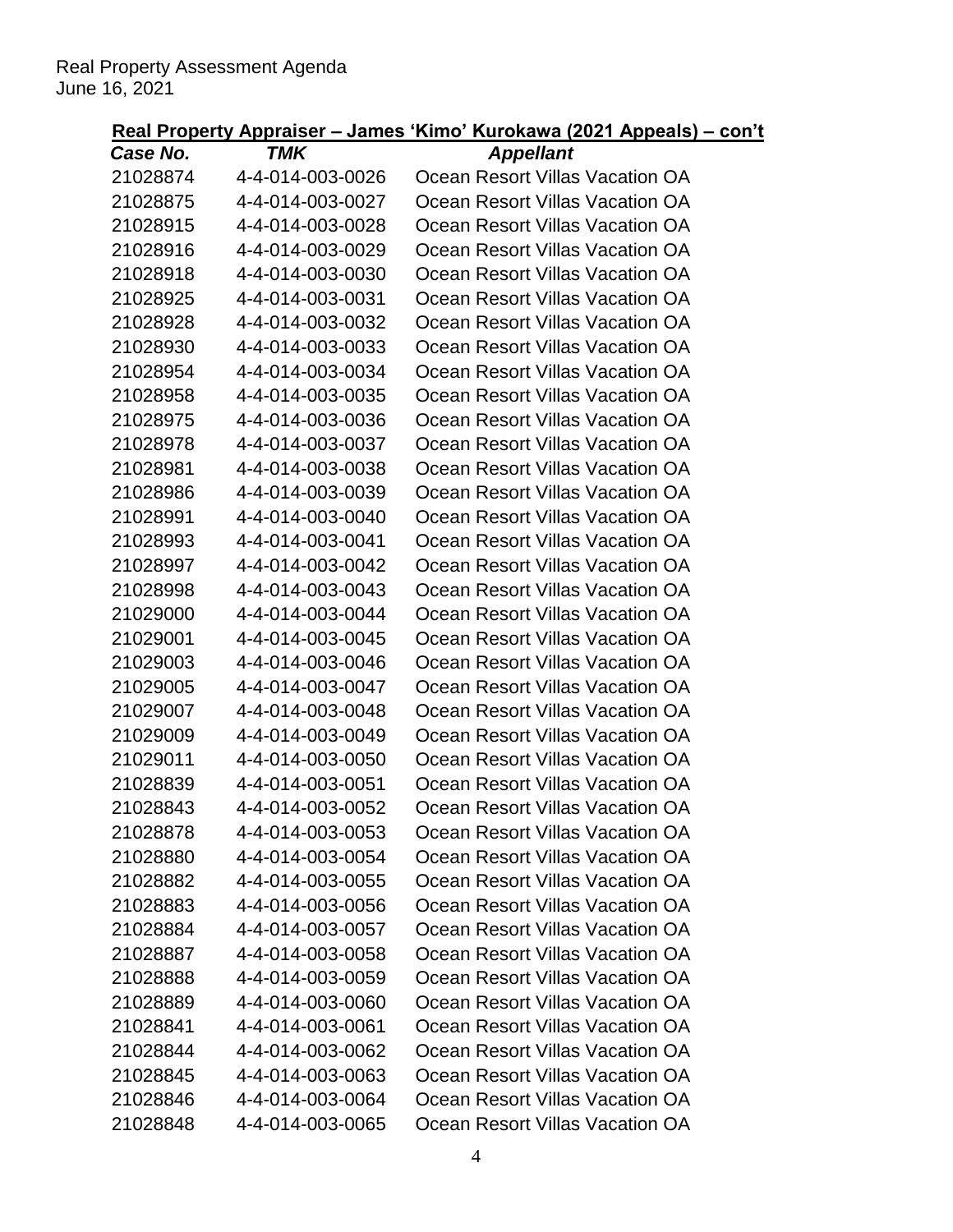| Case No. | <b>TMK</b>       | <b>Appellant</b>                |
|----------|------------------|---------------------------------|
| 21028849 | 4-4-014-003-0066 | Ocean Resort Villas Vacation OA |
| 21028850 | 4-4-014-003-0067 | Ocean Resort Villas Vacation OA |
| 21028851 | 4-4-014-003-0068 | Ocean Resort Villas Vacation OA |
| 21028852 | 4-4-014-003-0069 | Ocean Resort Villas Vacation OA |
| 21028853 | 4-4-014-003-0070 | Ocean Resort Villas Vacation OA |
| 21028854 | 4-4-014-003-0071 | Ocean Resort Villas Vacation OA |
| 21028855 | 4-4-014-003-0072 | Ocean Resort Villas Vacation OA |
| 21028856 | 4-4-014-003-0073 | Ocean Resort Villas Vacation OA |
| 21028857 | 4-4-014-003-0074 | Ocean Resort Villas Vacation OA |
| 21028858 | 4-4-014-003-0075 | Ocean Resort Villas Vacation OA |
| 21028859 | 4-4-014-003-0076 | Ocean Resort Villas Vacation OA |
| 21028860 | 4-4-014-003-0077 | Ocean Resort Villas Vacation OA |
| 21028861 | 4-4-014-003-0078 | Ocean Resort Villas Vacation OA |
| 21028862 | 4-4-014-003-0079 | Ocean Resort Villas Vacation OA |
| 21028863 | 4-4-014-003-0080 | Ocean Resort Villas Vacation OA |
| 21028890 | 4-4-014-003-0081 | Ocean Resort Villas Vacation OA |
| 21028891 | 4-4-014-003-0082 | Ocean Resort Villas Vacation OA |
| 21028892 | 4-4-014-003-0083 | Ocean Resort Villas Vacation OA |
| 21028893 | 4-4-014-003-0084 | Ocean Resort Villas Vacation OA |
| 21028894 | 4-4-014-003-0085 | Ocean Resort Villas Vacation OA |
| 21028895 | 4-4-014-003-0086 | Ocean Resort Villas Vacation OA |
| 21028896 | 4-4-014-003-0087 | Ocean Resort Villas Vacation OA |
| 21028897 | 4-4-014-003-0088 | Ocean Resort Villas Vacation OA |
| 21028947 | 4-4-014-003-0089 | Ocean Resort Villas Vacation OA |
| 21028952 | 4-4-014-003-0090 | Ocean Resort Villas Vacation OA |
| 21028957 | 4-4-014-003-0091 | Ocean Resort Villas Vacation OA |
| 21028961 | 4-4-014-003-0092 | Ocean Resort Villas Vacation OA |
| 21028964 | 4-4-014-003-0093 | Ocean Resort Villas Vacation OA |
| 21028966 | 4-4-014-003-0094 | Ocean Resort Villas Vacation OA |
| 21028968 | 4-4-014-003-0095 | Ocean Resort Villas Vacation OA |
| 21028980 | 4-4-014-003-0096 | Ocean Resort Villas Vacation OA |
| 21028983 | 4-4-014-003-0097 | Ocean Resort Villas Vacation OA |
| 21028996 | 4-4-014-003-0098 | Ocean Resort Villas Vacation OA |
| 21028999 | 4-4-014-003-0099 | Ocean Resort Villas Vacation OA |
| 21029019 | 4-4-014-003-0100 | Ocean Resort Villas Vacation OA |
| 21029023 | 4-4-014-003-0101 | Ocean Resort Villas Vacation OA |
| 21029027 | 4-4-014-003-0102 | Ocean Resort Villas Vacation OA |
| 21029029 | 4-4-014-003-0103 | Ocean Resort Villas Vacation OA |
| 21029031 | 4-4-014-003-0107 | Ocean Resort Villas Vacation OA |
| 21029034 | 4-4-014-003-0108 | Ocean Resort Villas Vacation OA |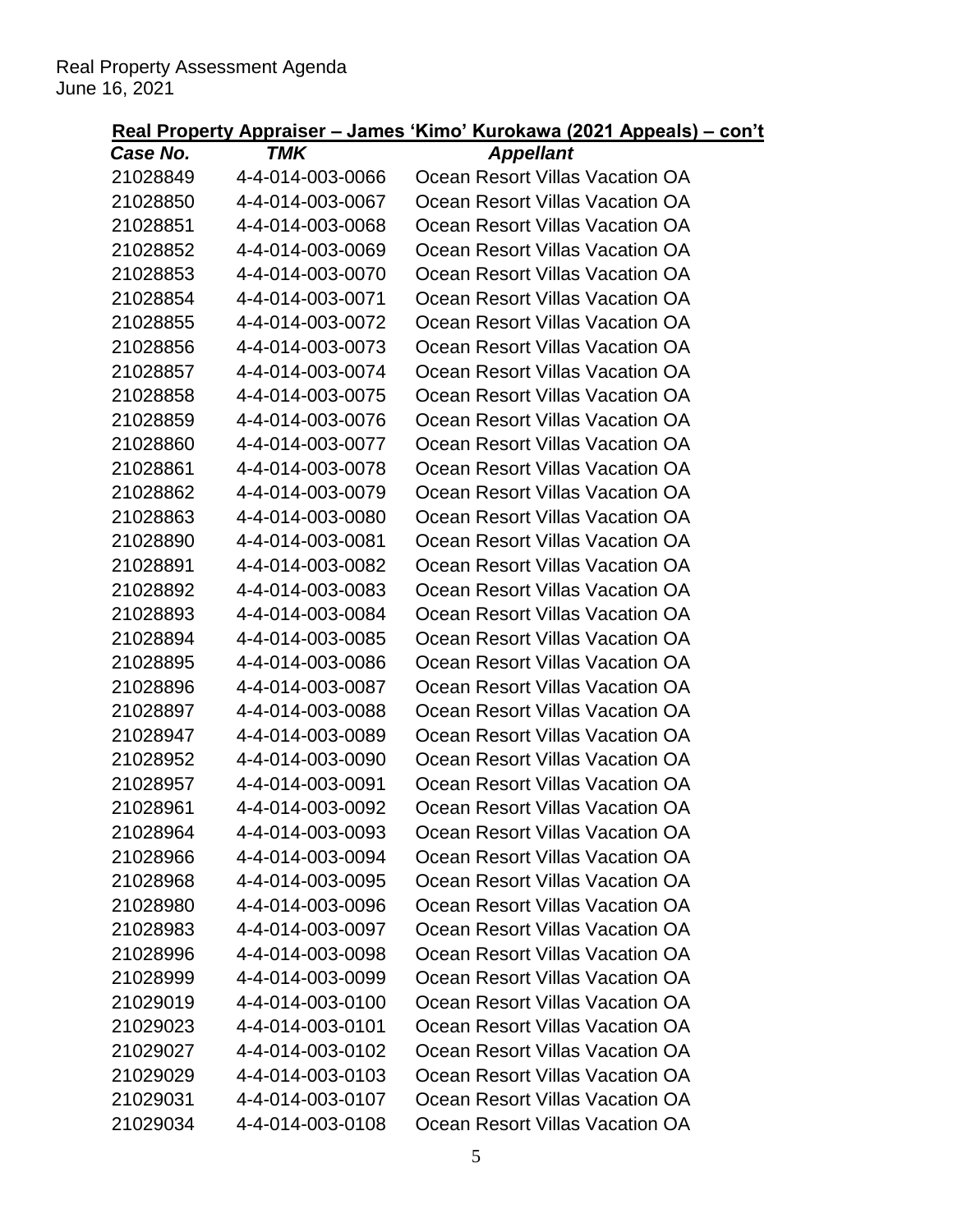| Case No. | TMK              | <b>Appellant</b>                |
|----------|------------------|---------------------------------|
| 21029037 | 4-4-014-003-0109 | Ocean Resort Villas Vacation OA |
| 21029039 | 4-4-014-003-0110 | Ocean Resort Villas Vacation OA |
| 21029097 | 4-4-014-003-0111 | Ocean Resort Villas Vacation OA |
| 21029100 | 4-4-014-003-0112 | Ocean Resort Villas Vacation OA |
| 21029103 | 4-4-014-003-0113 | Ocean Resort Villas Vacation OA |
| 21029109 | 4-4-014-003-0114 | Ocean Resort Villas Vacation OA |
| 21029111 | 4-4-014-003-0115 | Ocean Resort Villas Vacation OA |
| 21029114 | 4-4-014-003-0116 | Ocean Resort Villas Vacation OA |
| 21029117 | 4-4-014-003-0117 | Ocean Resort Villas Vacation OA |
| 21029118 | 4-4-014-003-0118 | Ocean Resort Villas Vacation OA |
| 21029119 | 4-4-014-003-0119 | Ocean Resort Villas Vacation OA |
| 21029121 | 4-4-014-003-0120 | Ocean Resort Villas Vacation OA |
| 21029123 | 4-4-014-003-0121 | Ocean Resort Villas Vacation OA |
| 21029124 | 4-4-014-003-0122 | Ocean Resort Villas Vacation OA |
| 21029126 | 4-4-014-003-0123 | Ocean Resort Villas Vacation OA |
| 21029128 | 4-4-014-003-0124 | Ocean Resort Villas Vacation OA |
| 21029130 | 4-4-014-003-0125 | Ocean Resort Villas Vacation OA |
| 21028898 | 4-4-014-003-0126 | Ocean Resort Villas Vacation OA |
| 21028900 | 4-4-014-003-0127 | Ocean Resort Villas Vacation OA |
| 21028901 | 4-4-014-003-0128 | Ocean Resort Villas Vacation OA |
| 21028902 | 4-4-014-003-0129 | Ocean Resort Villas Vacation OA |
| 21028904 | 4-4-014-003-0130 | Ocean Resort Villas Vacation OA |
| 21028906 | 4-4-014-003-0131 | Ocean Resort Villas Vacation OA |
| 21028907 | 4-4-014-003-0132 | Ocean Resort Villas Vacation OA |
| 21028908 | 4-4-014-003-0133 | Ocean Resort Villas Vacation OA |
| 21028909 | 4-4-014-003-0134 | Ocean Resort Villas Vacation OA |
| 21028910 | 4-4-014-003-0135 | Ocean Resort Villas Vacation OA |
| 21028911 | 4-4-014-003-0136 | Ocean Resort Villas Vacation OA |
| 21028912 | 4-4-014-003-0137 | Ocean Resort Villas Vacation OA |
| 21028917 | 4-4-014-003-0138 | Ocean Resort Villas Vacation OA |
| 21028919 | 4-4-014-003-0139 | Ocean Resort Villas Vacation OA |
| 21028920 | 4-4-014-003-0140 | Ocean Resort Villas Vacation OA |
| 21028922 | 4-4-014-003-0141 | Ocean Resort Villas Vacation OA |
| 21028923 | 4-4-014-003-0142 | Ocean Resort Villas Vacation OA |
| 21028924 | 4-4-014-003-0143 | Ocean Resort Villas Vacation OA |
| 21028927 | 4-4-014-003-0144 | Ocean Resort Villas Vacation OA |
| 21028931 | 4-4-014-003-0145 | Ocean Resort Villas Vacation OA |
| 21028933 | 4-4-014-003-0146 | Ocean Resort Villas Vacation OA |
| 21028935 | 4-4-014-003-0147 | Ocean Resort Villas Vacation OA |
| 21028937 | 4-4-014-003-0148 | Ocean Resort Villas Vacation OA |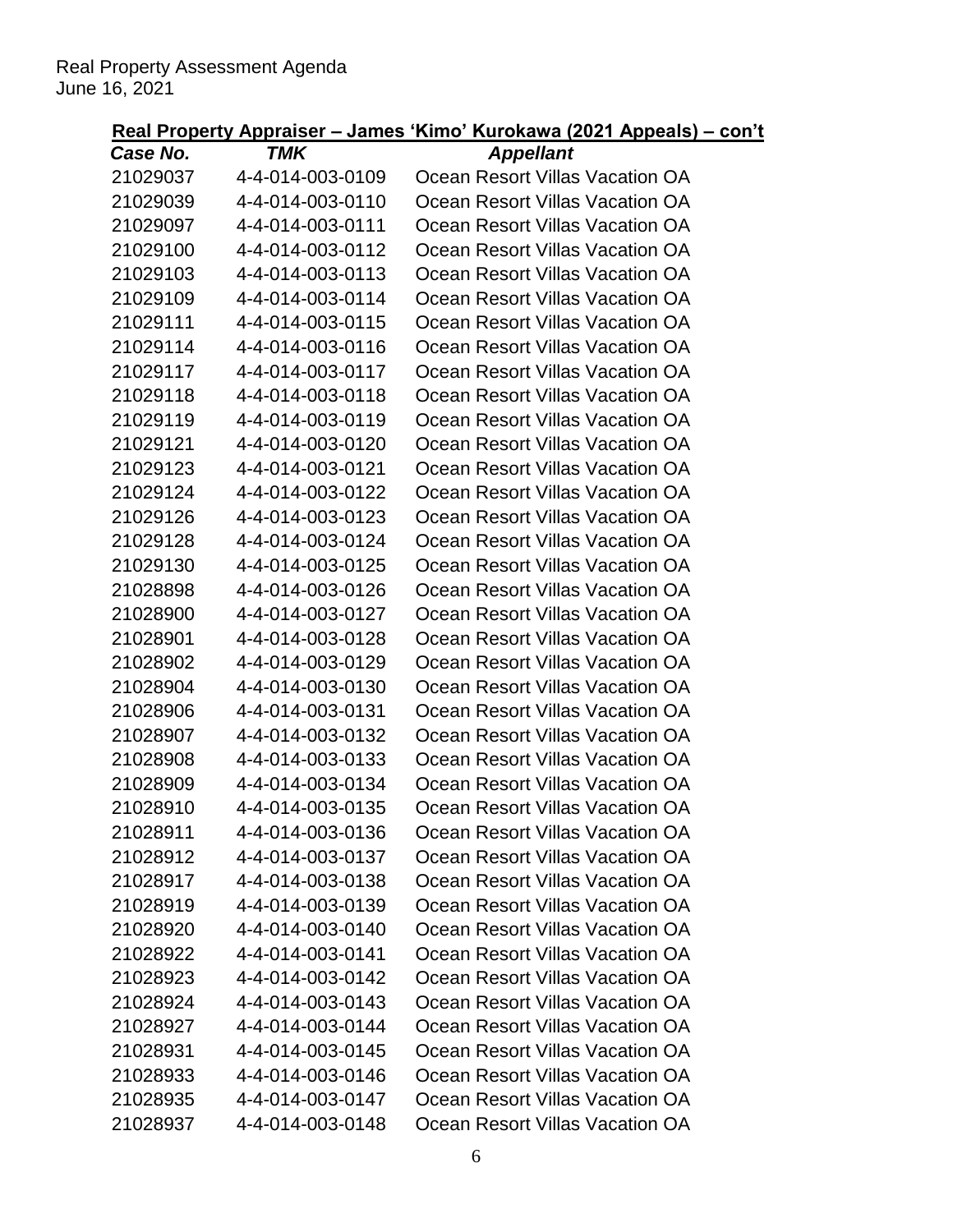| Case No. | <b>TMK</b>       | <b>Appellant</b>                |
|----------|------------------|---------------------------------|
| 21028939 | 4-4-014-003-0149 | Ocean Resort Villas Vacation OA |
| 21028942 | 4-4-014-003-0150 | Ocean Resort Villas Vacation OA |
| 21028943 | 4-4-014-003-0151 | Ocean Resort Villas Vacation OA |
| 21028944 | 4-4-014-003-0152 | Ocean Resort Villas Vacation OA |
| 21028945 | 4-4-014-003-0153 | Ocean Resort Villas Vacation OA |
| 21028948 | 4-4-014-003-0154 | Ocean Resort Villas Vacation OA |
| 21028950 | 4-4-014-003-0155 | Ocean Resort Villas Vacation OA |
| 21028956 | 4-4-014-003-0156 | Ocean Resort Villas Vacation OA |
| 21028960 | 4-4-014-003-0157 | Ocean Resort Villas Vacation OA |
| 21028970 | 4-4-014-003-0158 | Ocean Resort Villas Vacation OA |
| 21028973 | 4-4-014-003-0159 | Ocean Resort Villas Vacation OA |
| 21028976 | 4-4-014-003-0160 | Ocean Resort Villas Vacation OA |
| 21028985 | 4-4-014-003-0161 | Ocean Resort Villas Vacation OA |
| 21028988 | 4-4-014-003-0162 | Ocean Resort Villas Vacation OA |
| 21028990 | 4-4-014-003-0163 | Ocean Resort Villas Vacation OA |
| 21028994 | 4-4-014-003-0164 | Ocean Resort Villas Vacation OA |
| 21029002 | 4-4-014-003-0165 | Ocean Resort Villas Vacation OA |
| 21029004 | 4-4-014-003-0166 | Ocean Resort Villas Vacation OA |
| 21029006 | 4-4-014-003-0167 | Ocean Resort Villas Vacation OA |
| 21029008 | 4-4-014-003-0168 | Ocean Resort Villas Vacation OA |
| 21029010 | 4-4-014-003-0169 | Ocean Resort Villas Vacation OA |
| 21029012 | 4-4-014-003-0170 | Ocean Resort Villas Vacation OA |
| 21029013 | 4-4-014-003-0171 | Ocean Resort Villas Vacation OA |
| 21029014 | 4-4-014-003-0172 | Ocean Resort Villas Vacation OA |
| 21029015 | 4-4-014-003-0173 | Ocean Resort Villas Vacation OA |
| 21029017 | 4-4-014-003-0174 | Ocean Resort Villas Vacation OA |
| 21029020 | 4-4-014-003-0175 | Ocean Resort Villas Vacation OA |
| 21029022 | 4-4-014-003-0176 | Ocean Resort Villas Vacation OA |
| 21029025 | 4-4-014-003-0177 | Ocean Resort Villas Vacation OA |
| 21029028 | 4-4-014-003-0178 | Ocean Resort Villas Vacation OA |
| 21029030 | 4-4-014-003-0179 | Ocean Resort Villas Vacation OA |
| 21029032 | 4-4-014-003-0180 | Ocean Resort Villas Vacation OA |
| 21029033 | 4-4-014-003-0181 | Ocean Resort Villas Vacation OA |
| 21029035 | 4-4-014-003-0182 | Ocean Resort Villas Vacation OA |
| 21029036 | 4-4-014-003-0183 | Ocean Resort Villas Vacation OA |
| 21029038 | 4-4-014-003-0184 | Ocean Resort Villas Vacation OA |
| 21029041 | 4-4-014-003-0185 | Ocean Resort Villas Vacation OA |
| 21029042 | 4-4-014-003-0186 | Ocean Resort Villas Vacation OA |
| 21029043 | 4-4-014-003-0187 | Ocean Resort Villas Vacation OA |
| 21029044 | 4-4-014-003-0188 | Ocean Resort Villas Vacation OA |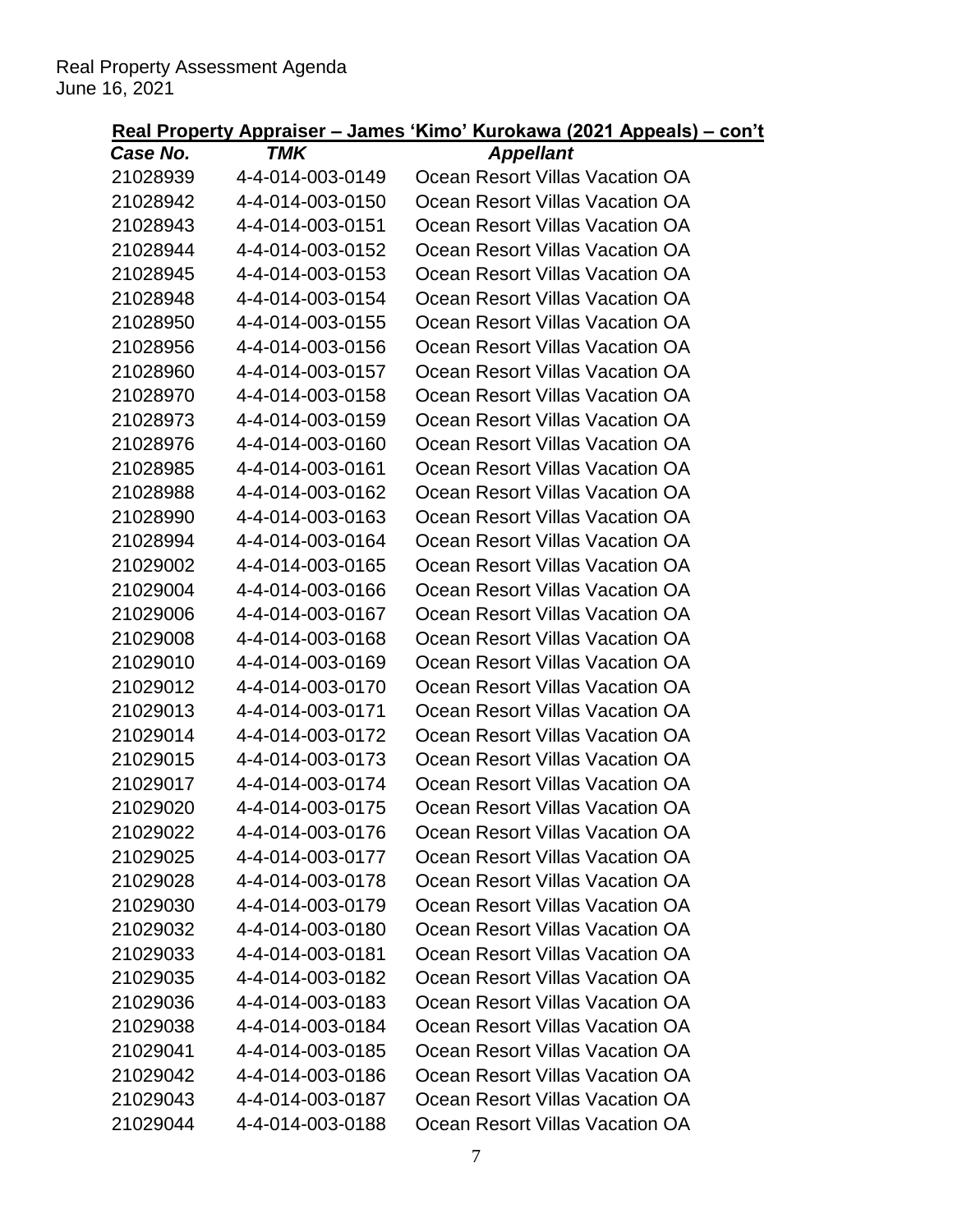| Case No. | TMK              | <b>Appellant</b>                |
|----------|------------------|---------------------------------|
| 21029045 | 4-4-014-003-0189 | Ocean Resort Villas Vacation OA |
| 21029047 | 4-4-014-003-0190 | Ocean Resort Villas Vacation OA |
| 21029048 | 4-4-014-003-0191 | Ocean Resort Villas Vacation OA |
| 21029049 | 4-4-014-003-0192 | Ocean Resort Villas Vacation OA |
| 21029050 | 4-4-014-003-0193 | Ocean Resort Villas Vacation OA |
| 21029051 | 4-4-014-003-0194 | Ocean Resort Villas Vacation OA |
| 21029052 | 4-4-014-003-0195 | Ocean Resort Villas Vacation OA |
| 21029053 | 4-4-014-003-0196 | Ocean Resort Villas Vacation OA |
| 21029054 | 4-4-014-003-0197 | Ocean Resort Villas Vacation OA |
| 21029056 | 4-4-014-003-0198 | Ocean Resort Villas Vacation OA |
| 21029057 | 4-4-014-003-0199 | Ocean Resort Villas Vacation OA |
| 21029058 | 4-4-014-003-0200 | Ocean Resort Villas Vacation OA |
| 21029059 | 4-4-014-003-0201 | Ocean Resort Villas Vacation OA |
| 21029061 | 4-4-014-003-0202 | Ocean Resort Villas Vacation OA |
| 21029063 | 4-4-014-003-0203 | Ocean Resort Villas Vacation OA |
| 21029064 | 4-4-014-003-0204 | Ocean Resort Villas Vacation OA |
| 21029066 | 4-4-014-003-0205 | Ocean Resort Villas Vacation OA |
| 21029068 | 4-4-014-003-0206 | Ocean Resort Villas Vacation OA |
| 21029070 | 4-4-014-003-0207 | Ocean Resort Villas Vacation OA |
| 21029072 | 4-4-014-003-0208 | Ocean Resort Villas Vacation OA |
| 21029075 | 4-4-014-003-0209 | Ocean Resort Villas Vacation OA |
| 21029076 | 4-4-014-003-0210 | Ocean Resort Villas Vacation OA |
| 21029081 | 4-4-014-003-0211 | Ocean Resort Villas Vacation OA |
| 21029083 | 4-4-014-003-0212 | Ocean Resort Villas Vacation OA |
| 21029084 | 4-4-014-003-0213 | Ocean Resort Villas Vacation OA |
| 21029085 | 4-4-014-003-0214 | Ocean Resort Villas Vacation OA |
| 21029086 | 4-4-014-003-0215 | Ocean Resort Villas Vacation OA |
| 21029087 | 4-4-014-003-0216 | Ocean Resort Villas Vacation OA |
| 21029088 | 4-4-014-003-0217 | Ocean Resort Villas Vacation OA |
| 21029089 | 4-4-014-003-0218 | Ocean Resort Villas Vacation OA |
| 21029091 | 4-4-014-003-0219 | Ocean Resort Villas Vacation OA |
| 21029092 | 4-4-014-003-0220 | Ocean Resort Villas Vacation OA |
| 21029093 | 4-4-014-003-0221 | Ocean Resort Villas Vacation OA |
| 21029096 | 4-4-014-003-0222 | Ocean Resort Villas Vacation OA |
| 21029099 | 4-4-014-003-0223 | Ocean Resort Villas Vacation OA |
| 21029102 | 4-4-014-003-0224 | Ocean Resort Villas Vacation OA |
| 21029104 | 4-4-014-003-0225 | Ocean Resort Villas Vacation OA |
| 21029106 | 4-4-014-003-0226 | Ocean Resort Villas Vacation OA |
| 21029108 | 4-4-014-003-0227 | Ocean Resort Villas Vacation OA |
| 21029112 | 4-4-014-003-0228 | Ocean Resort Villas Vacation OA |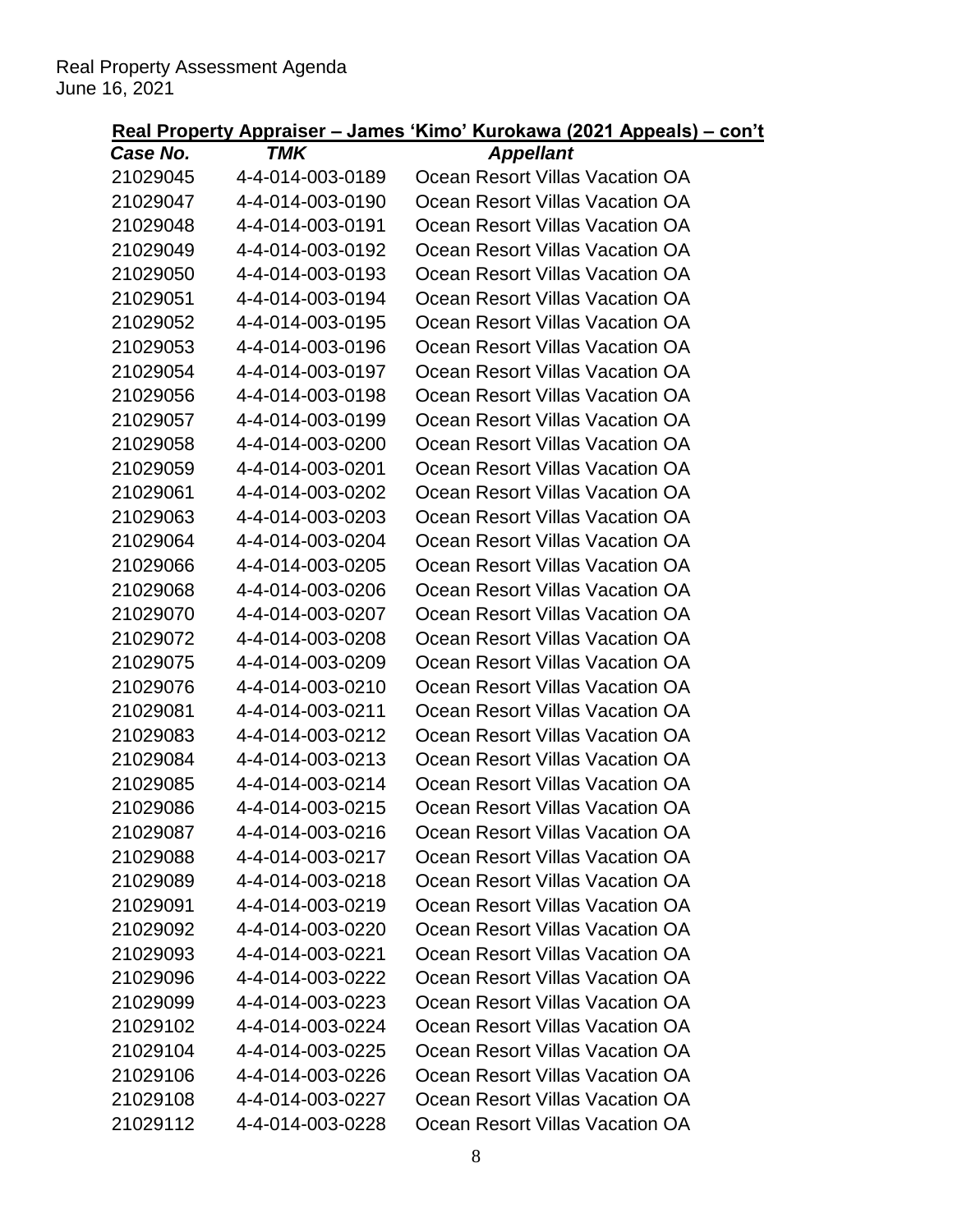| Case No. | <b>TMK</b>       | <b>Appellant</b>                |
|----------|------------------|---------------------------------|
| 21029116 | 4-4-014-003-0229 | Ocean Resort Villas Vacation OA |
| 21029120 | 4-4-014-003-0230 | Ocean Resort Villas Vacation OA |
| 21029122 | 4-4-014-003-0231 | Ocean Resort Villas Vacation OA |
| 21029125 | 4-4-014-003-0232 | Ocean Resort Villas Vacation OA |
| 21029127 | 4-4-014-003-0233 | Ocean Resort Villas Vacation OA |
| 21029129 | 4-4-014-003-0234 | Ocean Resort Villas Vacation OA |
| 21029134 | 4-4-014-003-0235 | Ocean Resort Villas Vacation OA |
| 21029135 | 4-4-014-003-0236 | Ocean Resort Villas Vacation OA |
| 21029136 | 4-4-014-003-0237 | Ocean Resort Villas Vacation OA |
| 21029137 | 4-4-014-003-0238 | Ocean Resort Villas Vacation OA |
| 21029151 | 4-4-014-003-0239 | Ocean Resort Villas Vacation OA |
| 21029165 | 4-4-014-003-0240 | Ocean Resort Villas Vacation OA |
| 21029168 | 4-4-014-003-0241 | Ocean Resort Villas Vacation OA |
| 21029171 | 4-4-014-003-0242 | Ocean Resort Villas Vacation OA |
| 21029205 | 4-4-014-003-0243 | Ocean Resort Villas Vacation OA |
| 21029187 | 4-4-014-003-0244 | Ocean Resort Villas Vacation OA |
| 21029190 | 4-4-014-003-0245 | Ocean Resort Villas Vacation OA |
| 21029193 | 4-4-014-003-0246 | Ocean Resort Villas Vacation OA |
| 21029196 | 4-4-014-003-0247 | Ocean Resort Villas Vacation OA |
| 21029211 | 4-4-014-003-0248 | Ocean Resort Villas Vacation OA |
| 21029213 | 4-4-014-003-0249 | Ocean Resort Villas Vacation OA |
| 21029215 | 4-4-014-003-0250 | Ocean Resort Villas Vacation OA |
| 21029217 | 4-4-014-003-0251 | Ocean Resort Villas Vacation OA |
| 21029219 | 4-4-014-003-0252 | Ocean Resort Villas Vacation OA |
| 21029221 | 4-4-014-003-0253 | Ocean Resort Villas Vacation OA |
| 21029222 | 4-4-014-003-0254 | Ocean Resort Villas Vacation OA |
| 21029225 | 4-4-014-003-0255 | Ocean Resort Villas Vacation OA |
| 21029227 | 4-4-014-003-0256 | Ocean Resort Villas Vacation OA |
| 21029230 | 4-4-014-003-0257 | Ocean Resort Villas Vacation OA |
| 21029233 | 4-4-014-003-0258 | Ocean Resort Villas Vacation OA |
| 21029235 | 4-4-014-003-0259 | Ocean Resort Villas Vacation OA |
| 21029237 | 4-4-014-003-0260 | Ocean Resort Villas Vacation OA |
| 21029239 | 4-4-014-003-0261 | Ocean Resort Villas Vacation OA |
| 21029241 | 4-4-014-003-0262 | Ocean Resort Villas Vacation OA |
| 21029244 | 4-4-014-003-0263 | Ocean Resort Villas Vacation OA |
| 21029246 | 4-4-014-003-0264 | Ocean Resort Villas Vacation OA |
| 21029248 | 4-4-014-003-0265 | Ocean Resort Villas Vacation OA |
| 21029249 | 4-4-014-003-0266 | Ocean Resort Villas Vacation OA |
| 21029251 | 4-4-014-003-0267 | Ocean Resort Villas Vacation OA |
| 21029255 | 4-4-014-003-0268 | Ocean Resort Villas Vacation OA |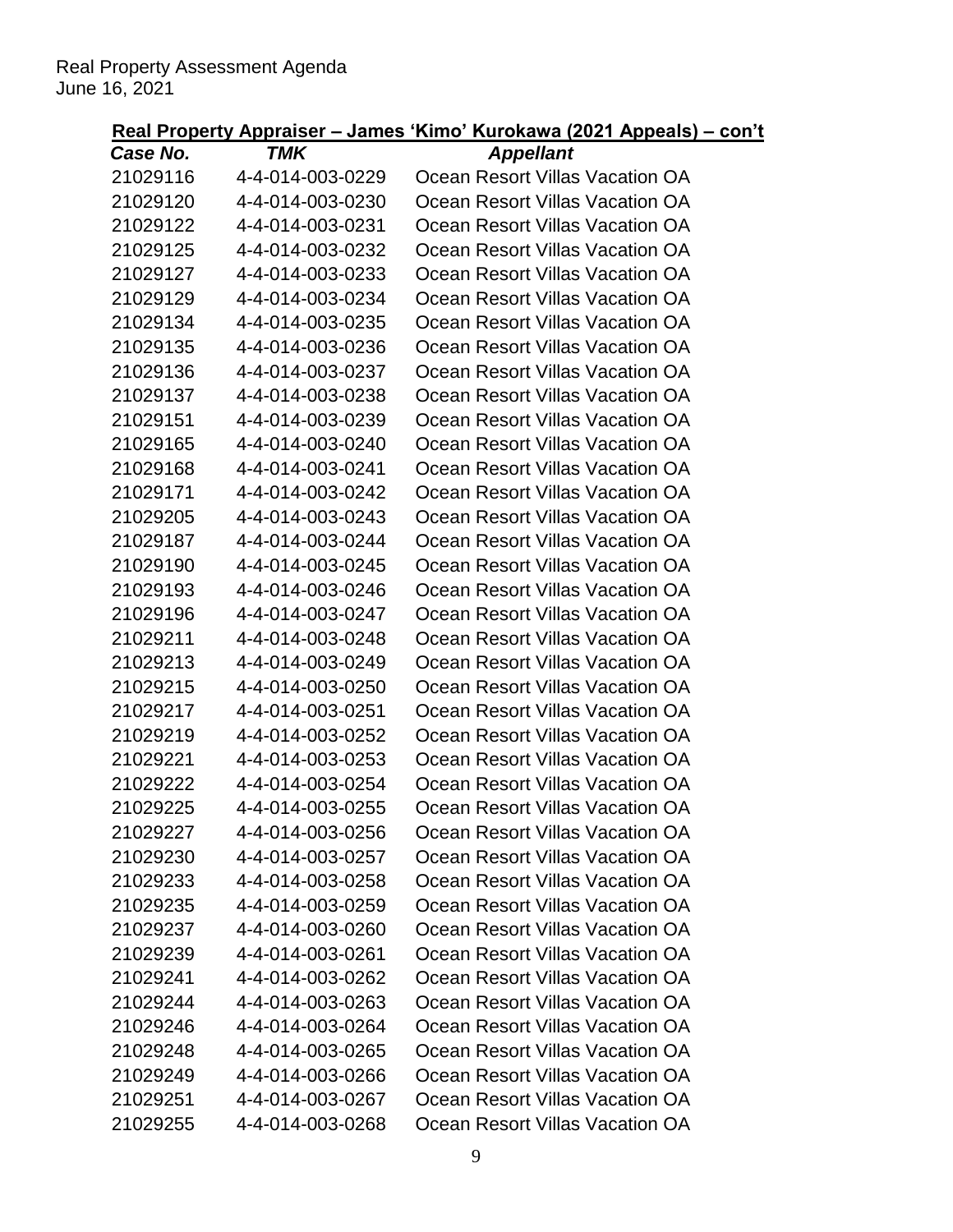|             |            | Real Property Appraiser – James 'Kimo' Kurokawa (2021 Appeals) – con't |
|-------------|------------|------------------------------------------------------------------------|
| $Casea$ No. | <b>TMK</b> | Annollant                                                              |

| Case No.             | TMK              | <b>Appellant</b>                      |
|----------------------|------------------|---------------------------------------|
| 21029256             | 4-4-014-003-0269 | Ocean Resort Villas Vacation OA       |
| 21029258             | 4-4-014-003-0270 | Ocean Resort Villas Vacation OA       |
| 21029260             | 4-4-014-003-0271 | Ocean Resort Villas Vacation OA       |
| 21029261             | 4-4-014-003-0272 | Ocean Resort Villas Vacation OA       |
| 21029264             | 4-4-014-003-0273 | Ocean Resort Villas Vacation OA       |
| 21029265             | 4-4-014-003-0274 | Ocean Resort Villas Vacation OA       |
| 21029267             | 4-4-014-003-0275 | Ocean Resort Villas Vacation OA       |
| 21029269             | 4-4-014-003-0276 | Ocean Resort Villas Vacation OA       |
| 21029271             | 4-4-014-003-0277 | Ocean Resort Villas Vacation OA       |
| 21029273             | 4-4-014-003-0278 | Ocean Resort Villas Vacation OA       |
| 21029276             | 4-4-014-003-0279 | Ocean Resort Villas Vacation OA       |
| 21029278             | 4-4-014-003-0280 | Ocean Resort Villas Vacation OA       |
| 21029280             | 4-4-014-003-0281 | Ocean Resort Villas Vacation OA       |
| 21029283             | 4-4-014-003-0282 | Ocean Resort Villas Vacation OA       |
| 21029287             | 4-4-014-003-0283 | Ocean Resort Villas Vacation OA       |
|                      |                  |                                       |
|                      | 4-4-014-004-0001 | Ocean Resort Villas North Vacation OA |
| 21029069             | 4-4-014-004-0002 | Ocean Resort Villas North Vacation OA |
| 21029073             | 4-4-014-004-0003 | Ocean Resort Villas North Vacation OA |
| 21029138<br>21029139 | 4-4-014-004-0004 | Ocean Resort Villas North Vacation OA |
| 21029140             | 4-4-014-004-0005 | Ocean Resort Villas North Vacation OA |
| 21029141             | 4-4-014-004-0006 | Ocean Resort Villas North Vacation OA |
| 21029143             | 4-4-014-004-0007 | Ocean Resort Villas North Vacation OA |
| 21029144             | 4-4-014-004-0008 | Ocean Resort Villas North Vacation OA |
| 21029145             | 4-4-014-004-0009 | Ocean Resort Villas North Vacation OA |
| 21029146             | 4-4-014-004-0010 | Ocean Resort Villas North Vacation OA |
| 21029148             | 4-4-014-004-0011 | Ocean Resort Villas North Vacation OA |
| 21029149             | 4-4-014-004-0012 | Ocean Resort Villas North Vacation OA |
| 21029155             | 4-4-014-004-0013 | Ocean Resort Villas North Vacation OA |
| 21029157             | 4-4-014-004-0014 | Ocean Resort Villas North Vacation OA |
| 21029159             | 4-4-014-004-0015 | Ocean Resort Villas North Vacation OA |
| 21029161             | 4-4-014-004-0016 | Ocean Resort Villas North Vacation OA |
| 21029164             | 4-4-014-004-0017 | Ocean Resort Villas North Vacation OA |
| 21029167             | 4-4-014-004-0018 | Ocean Resort Villas North Vacation OA |
| 21029169             | 4-4-014-004-0019 | Ocean Resort Villas North Vacation OA |
| 21029173             | 4-4-014-004-0020 | Ocean Resort Villas North Vacation OA |
| 21029175             | 4-4-014-004-0021 | Ocean Resort Villas North Vacation OA |
| 21029177             | 4-4-014-004-0022 | Ocean Resort Villas North Vacation OA |
| 21029180             | 4-4-014-004-0023 | Ocean Resort Villas North Vacation OA |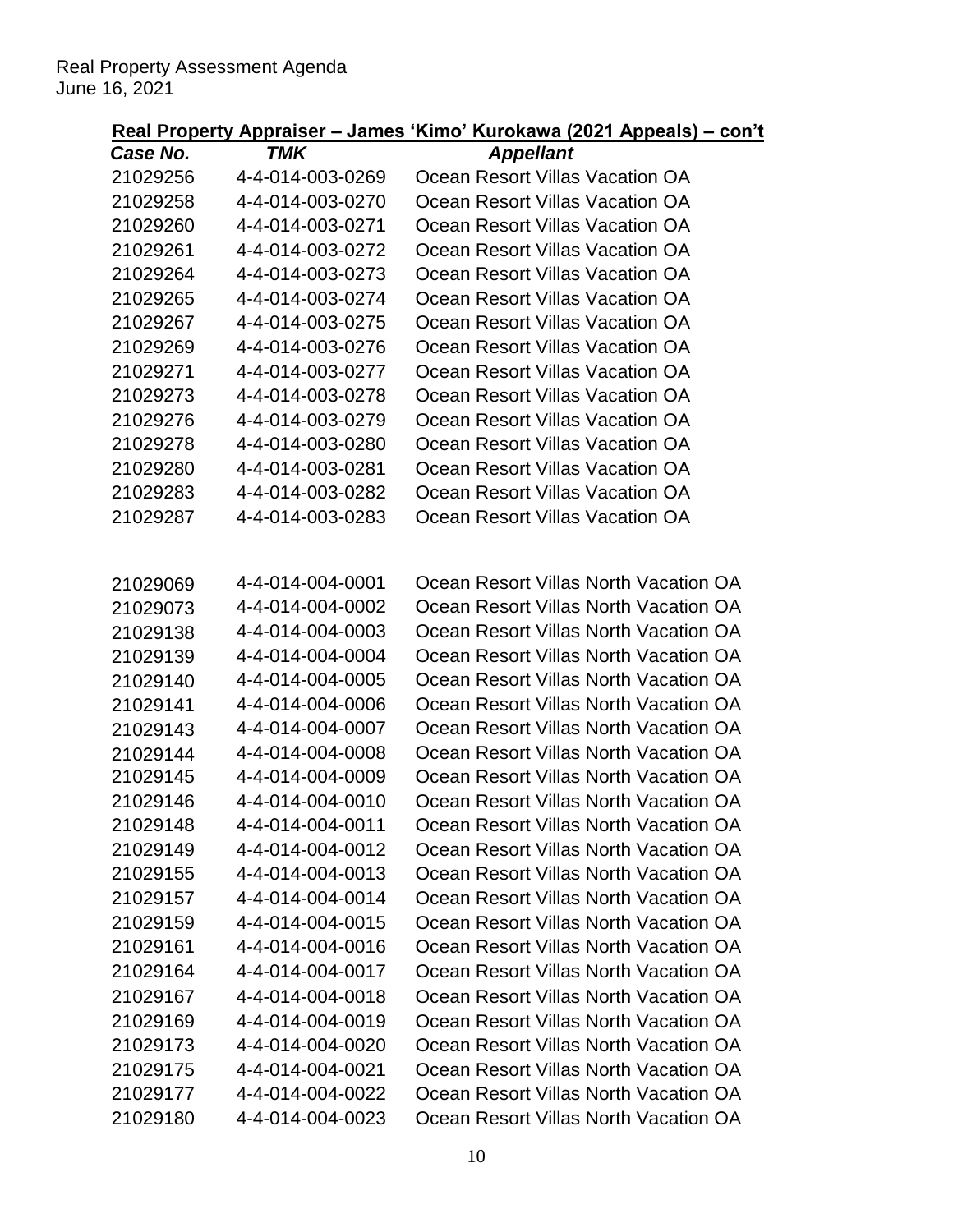| Case No. | I MK             | Appellant                             |
|----------|------------------|---------------------------------------|
| 21029182 | 4-4-014-004-0024 | Ocean Resort Villas North Vacation OA |
| 21029183 | 4-4-014-004-0025 | Ocean Resort Villas North Vacation OA |
| 21029186 | 4-4-014-004-0026 | Ocean Resort Villas North Vacation OA |
| 21029189 | 4-4-014-004-0027 | Ocean Resort Villas North Vacation OA |
| 21029191 | 4-4-014-004-0028 | Ocean Resort Villas North Vacation OA |
| 21029194 | 4-4-014-004-0029 | Ocean Resort Villas North Vacation OA |
| 21029197 | 4-4-014-004-0030 | Ocean Resort Villas North Vacation OA |
| 21029199 | 4-4-014-004-0031 | Ocean Resort Villas North Vacation OA |
| 21029201 | 4-4-014-004-0032 | Ocean Resort Villas North Vacation OA |
| 21029202 | 4-4-014-004-0033 | Ocean Resort Villas North Vacation OA |
| 21029204 | 4-4-014-004-0034 | Ocean Resort Villas North Vacation OA |
| 21029207 | 4-4-014-004-0035 | Ocean Resort Villas North Vacation OA |
| 21029209 | 4-4-014-004-0036 | Ocean Resort Villas North Vacation OA |
| 21029210 | 4-4-014-004-0037 | Ocean Resort Villas North Vacation OA |
| 21029212 | 4-4-014-004-0038 | Ocean Resort Villas North Vacation OA |
| 21029214 | 4-4-014-004-0039 | Ocean Resort Villas North Vacation OA |
| 21029216 | 4-4-014-004-0040 | Ocean Resort Villas North Vacation OA |
| 21029218 | 4-4-014-004-0041 | Ocean Resort Villas North Vacation OA |
| 21029220 | 4-4-014-004-0042 | Ocean Resort Villas North Vacation OA |
| 21029223 | 4-4-014-004-0043 | Ocean Resort Villas North Vacation OA |
| 21029226 | 4-4-014-004-0044 | Ocean Resort Villas North Vacation OA |
| 21029228 | 4-4-014-004-0045 | Ocean Resort Villas North Vacation OA |
| 21029231 | 4-4-014-004-0046 | Ocean Resort Villas North Vacation OA |
| 21029234 | 4-4-014-004-0047 | Ocean Resort Villas North Vacation OA |
| 21029277 | 4-4-014-004-0048 | Ocean Resort Villas North Vacation OA |
| 21029281 | 4-4-014-004-0049 | Ocean Resort Villas North Vacation OA |
| 21029286 | 4-4-014-004-0050 | Ocean Resort Villas North Vacation OA |
| 21029150 | 4-4-014-004-0051 | Ocean Resort Villas North Vacation OA |
| 21029152 | 4-4-014-004-0052 | Ocean Resort Villas North Vacation OA |
| 21029153 | 4-4-014-004-0053 | Ocean Resort Villas North Vacation OA |
| 21029154 | 4-4-014-004-0054 | Ocean Resort Villas North Vacation OA |
| 21029156 | 4-4-014-004-0055 | Ocean Resort Villas North Vacation OA |
| 21029158 | 4-4-014-004-0056 | Ocean Resort Villas North Vacation OA |
| 21029160 | 4-4-014-004-0057 | Ocean Resort Villas North Vacation OA |
| 21029162 | 4-4-014-004-0058 | Ocean Resort Villas North Vacation OA |
| 21029166 | 4-4-014-004-0059 | Ocean Resort Villas North Vacation OA |
| 21029170 | 4-4-014-004-0060 | Ocean Resort Villas North Vacation OA |
| 21029172 | 4-4-014-004-0061 | Ocean Resort Villas North Vacation OA |
| 21029176 | 4-4-014-004-0062 | Ocean Resort Villas North Vacation OA |
| 21029178 | 4-4-014-004-0063 | Ocean Resort Villas North Vacation OA |
|          |                  |                                       |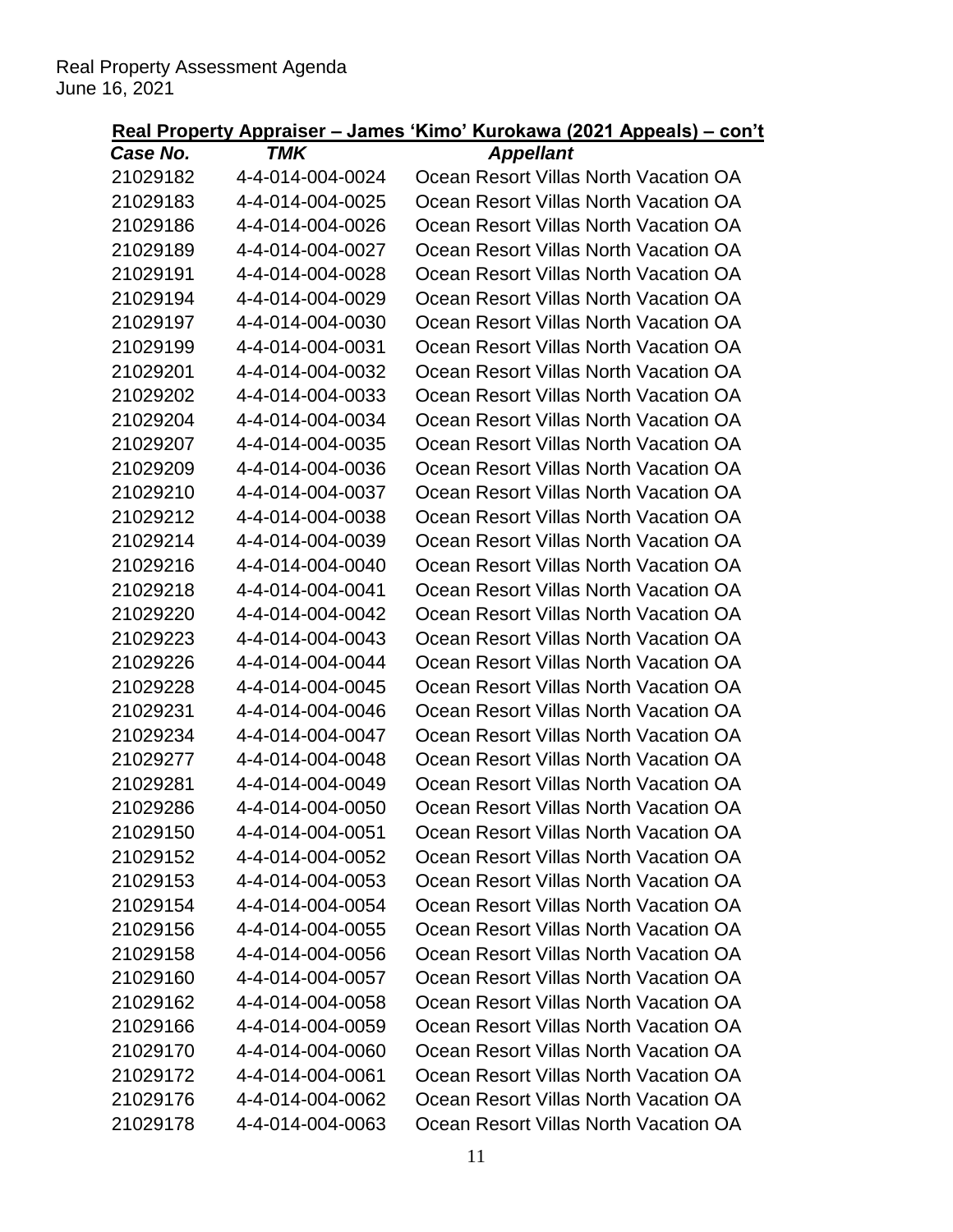| I MK             | Appellant                             |
|------------------|---------------------------------------|
| 4-4-014-004-0064 | Ocean Resort Villas North Vacation OA |
| 4-4-014-004-0065 | Ocean Resort Villas North Vacation OA |
| 4-4-014-004-0066 | Ocean Resort Villas North Vacation OA |
| 4-4-014-004-0067 | Ocean Resort Villas North Vacation OA |
| 4-4-014-004-0068 | Ocean Resort Villas North Vacation OA |
| 4-4-014-004-0069 | Ocean Resort Villas North Vacation OA |
| 4-4-014-004-0070 | Ocean Resort Villas North Vacation OA |
| 4-4-014-004-0071 | Ocean Resort Villas North Vacation OA |
| 4-4-014-004-0072 | Ocean Resort Villas North Vacation OA |
| 4-4-014-004-0073 | Ocean Resort Villas North Vacation OA |
| 4-4-014-004-0074 | Ocean Resort Villas North Vacation OA |
| 4-4-014-004-0075 | Ocean Resort Villas North Vacation OA |
| 4-4-014-004-0076 | Ocean Resort Villas North Vacation OA |
| 4-4-014-004-0077 | Ocean Resort Villas North Vacation OA |
| 4-4-014-004-0078 | Ocean Resort Villas North Vacation OA |
| 4-4-014-004-0079 | Ocean Resort Villas North Vacation OA |
| 4-4-014-004-0080 | Ocean Resort Villas North Vacation OA |
| 4-4-014-004-0081 | Ocean Resort Villas North Vacation OA |
| 4-4-014-004-0082 | Ocean Resort Villas North Vacation OA |
| 4-4-014-004-0083 | Ocean Resort Villas North Vacation OA |
| 4-4-014-004-0084 | Ocean Resort Villas North Vacation OA |
| 4-4-014-004-0085 | Ocean Resort Villas North Vacation OA |
| 4-4-014-004-0086 | Ocean Resort Villas North Vacation OA |
| 4-4-014-004-0087 | Ocean Resort Villas North Vacation OA |
| 4-4-014-004-0088 | Ocean Resort Villas North Vacation OA |
| 4-4-014-004-0089 | Ocean Resort Villas North Vacation OA |
| 4-4-014-004-0090 | Ocean Resort Villas North Vacation OA |
| 4-4-014-004-0091 | Ocean Resort Villas North Vacation OA |
| 4-4-014-004-0092 | Ocean Resort Villas North Vacation OA |
| 4-4-014-004-0093 | Ocean Resort Villas North Vacation OA |
| 4-4-014-004-0094 | Ocean Resort Villas North Vacation OA |
| 4-4-014-004-0095 | Ocean Resort Villas North Vacation OA |
| 4-4-014-004-0096 | Ocean Resort Villas North Vacation OA |
| 4-4-014-004-0097 | Ocean Resort Villas North Vacation OA |
| 4-4-014-004-0098 | Ocean Resort Villas North Vacation OA |
| 4-4-014-004-0099 | Ocean Resort Villas North Vacation OA |
| 4-4-014-004-0100 | Ocean Resort Villas North Vacation OA |
| 4-4-014-004-0101 | Ocean Resort Villas North Vacation OA |
| 4-4-014-004-0102 | Ocean Resort Villas North Vacation OA |
| 4-4-014-004-0103 | Ocean Resort Villas North Vacation OA |
|                  |                                       |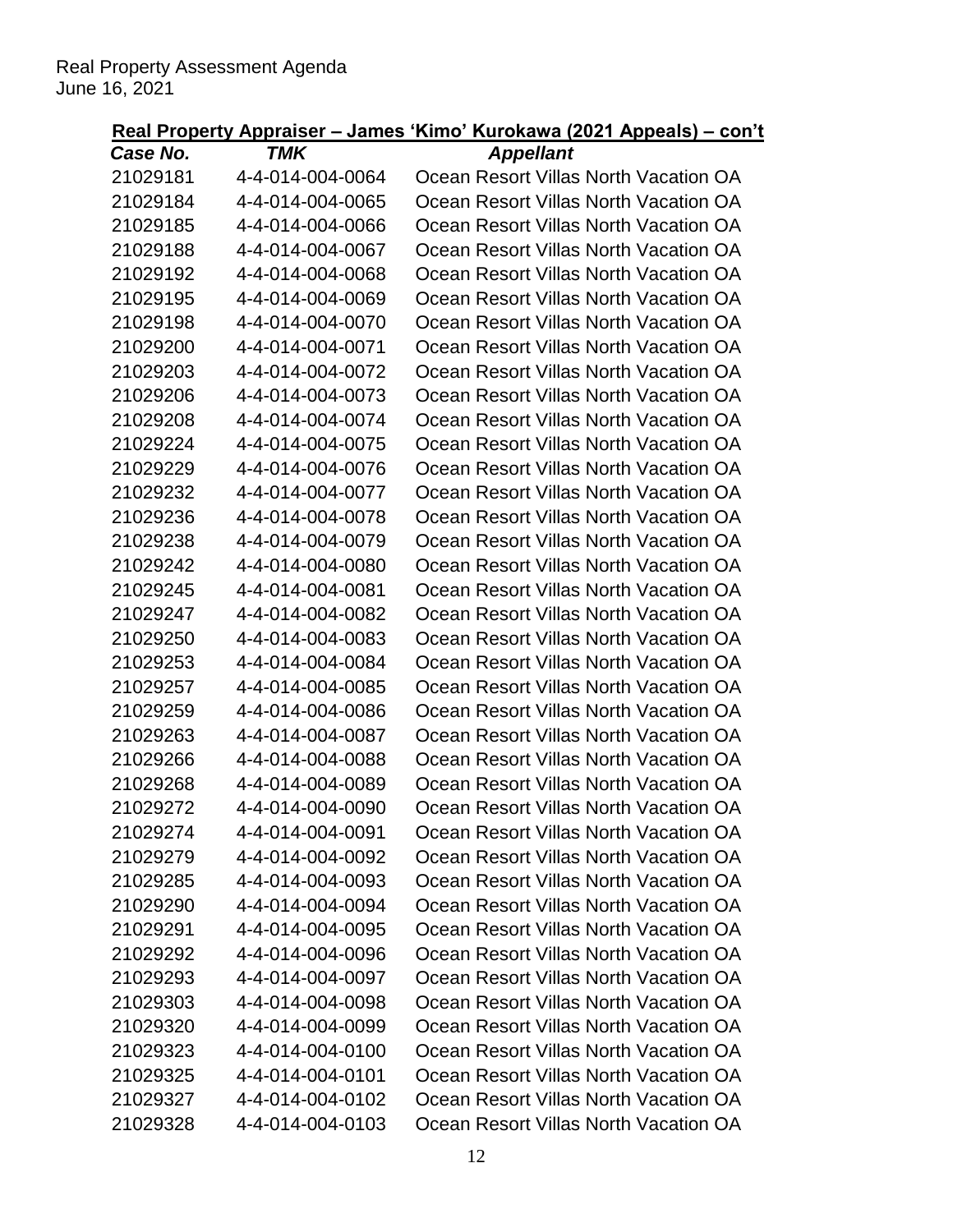| I MK             | Appellant                             |
|------------------|---------------------------------------|
| 4-4-014-004-0104 | Ocean Resort Villas North Vacation OA |
| 4-4-014-004-0105 | Ocean Resort Villas North Vacation OA |
| 4-4-014-004-0106 | Ocean Resort Villas North Vacation OA |
| 4-4-014-004-0107 | Ocean Resort Villas North Vacation OA |
| 4-4-014-004-0108 | Ocean Resort Villas North Vacation OA |
| 4-4-014-004-0109 | Ocean Resort Villas North Vacation OA |
| 4-4-014-004-0110 | Ocean Resort Villas North Vacation OA |
| 4-4-014-004-0111 | Ocean Resort Villas North Vacation OA |
| 4-4-014-004-0112 | Ocean Resort Villas North Vacation OA |
| 4-4-014-004-0113 | Ocean Resort Villas North Vacation OA |
| 4-4-014-004-0114 | Ocean Resort Villas North Vacation OA |
| 4-4-014-004-0115 | Ocean Resort Villas North Vacation OA |
| 4-4-014-004-0116 | Ocean Resort Villas North Vacation OA |
| 4-4-014-004-0117 | Ocean Resort Villas North Vacation OA |
| 4-4-014-004-0118 | Ocean Resort Villas North Vacation OA |
| 4-4-014-004-0119 | Ocean Resort Villas North Vacation OA |
| 4-4-014-004-0120 | Ocean Resort Villas North Vacation OA |
| 4-4-014-004-0121 | Ocean Resort Villas North Vacation OA |
| 4-4-014-004-0122 | Ocean Resort Villas North Vacation OA |
| 4-4-014-004-0123 | Ocean Resort Villas North Vacation OA |
| 4-4-014-004-0124 | Ocean Resort Villas North Vacation OA |
| 4-4-014-004-0125 | Ocean Resort Villas North Vacation OA |
| 4-4-014-004-0126 | Ocean Resort Villas North Vacation OA |
| 4-4-014-004-0127 | Ocean Resort Villas North Vacation OA |
| 4-4-014-004-0128 | Ocean Resort Villas North Vacation OA |
| 4-4-014-004-0129 | Ocean Resort Villas North Vacation OA |
| 4-4-014-004-0130 | Ocean Resort Villas North Vacation OA |
| 4-4-014-004-0131 | Ocean Resort Villas North Vacation OA |
| 4-4-014-004-0132 | Ocean Resort Villas North Vacation OA |
| 4-4-014-004-0133 | Ocean Resort Villas North Vacation OA |
| 4-4-014-004-0150 | Ocean Resort Villas North Vacation OA |
| 4-4-014-004-0151 | Ocean Resort Villas North Vacation OA |
| 4-4-014-004-0152 | Ocean Resort Villas North Vacation OA |
| 4-4-014-004-0153 | Ocean Resort Villas North Vacation OA |
| 4-4-014-004-0154 | Ocean Resort Villas North Vacation OA |
| 4-4-014-004-0155 | Ocean Resort Villas North Vacation OA |
| 4-4-014-004-0156 | Ocean Resort Villas North Vacation OA |
| 4-4-014-004-0157 | Ocean Resort Villas North Vacation OA |
| 4-4-014-004-0158 | Ocean Resort Villas North Vacation OA |
| 4-4-014-004-0159 | Ocean Resort Villas North Vacation OA |
|                  |                                       |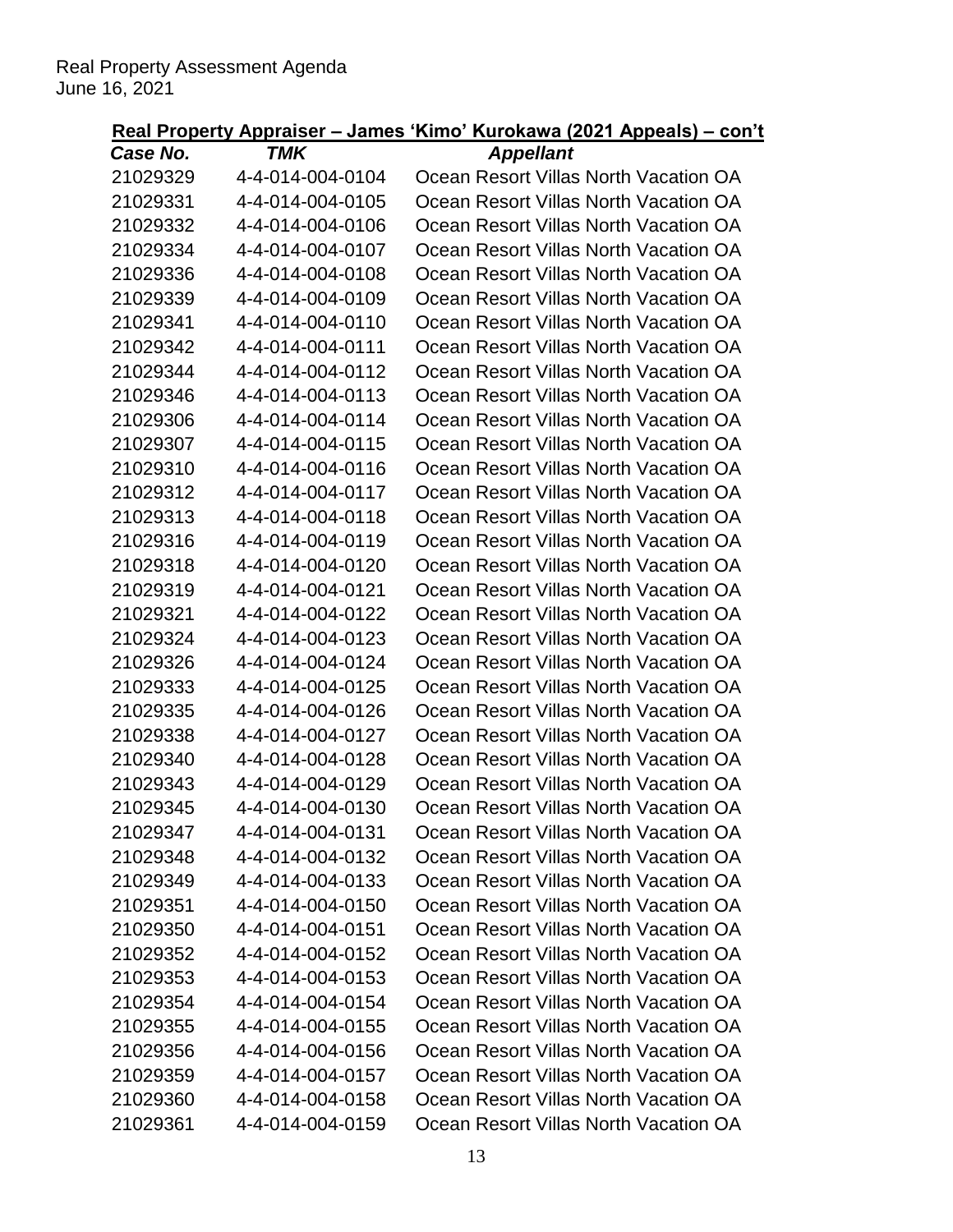| I MK             | Appellant                             |
|------------------|---------------------------------------|
| 4-4-014-004-0160 | Ocean Resort Villas North Vacation OA |
| 4-4-014-004-0161 | Ocean Resort Villas North Vacation OA |
| 4-4-014-004-0162 | Ocean Resort Villas North Vacation OA |
| 4-4-014-004-0163 | Ocean Resort Villas North Vacation OA |
| 4-4-014-004-0164 | Ocean Resort Villas North Vacation OA |
| 4-4-014-004-0165 | Ocean Resort Villas North Vacation OA |
| 4-4-014-004-0166 | Ocean Resort Villas North Vacation OA |
| 4-4-014-004-0167 | Ocean Resort Villas North Vacation OA |
| 4-4-014-004-0168 | Ocean Resort Villas North Vacation OA |
| 4-4-014-004-0169 | Ocean Resort Villas North Vacation OA |
| 4-4-014-004-0170 | Ocean Resort Villas North Vacation OA |
| 4-4-014-004-0171 | Ocean Resort Villas North Vacation OA |
| 4-4-014-004-0172 | Ocean Resort Villas North Vacation OA |
| 4-4-014-004-0173 | Ocean Resort Villas North Vacation OA |
| 4-4-014-004-0174 | Ocean Resort Villas North Vacation OA |
| 4-4-014-004-0175 | Ocean Resort Villas North Vacation OA |
| 4-4-014-004-0176 | Ocean Resort Villas North Vacation OA |
| 4-4-014-004-0177 | Ocean Resort Villas North Vacation OA |
| 4-4-014-004-0178 | Ocean Resort Villas North Vacation OA |
| 4-4-014-004-0179 | Ocean Resort Villas North Vacation OA |
| 4-4-014-004-0180 | Ocean Resort Villas North Vacation OA |
| 4-4-014-004-0181 | Ocean Resort Villas North Vacation OA |
| 4-4-014-004-0182 | Ocean Resort Villas North Vacation OA |
| 4-4-014-004-0183 | Ocean Resort Villas North Vacation OA |
| 4-4-014-004-0184 | Ocean Resort Villas North Vacation OA |
| 4-4-014-004-0185 | Ocean Resort Villas North Vacation OA |
| 4-4-014-004-0186 | Ocean Resort Villas North Vacation OA |
| 4-4-014-004-0187 | Ocean Resort Villas North Vacation OA |
| 4-4-014-004-0188 | Ocean Resort Villas North Vacation OA |
| 4-4-014-004-0189 | Ocean Resort Villas North Vacation OA |
| 4-4-014-004-0190 | Ocean Resort Villas North Vacation OA |
| 4-4-014-004-0191 | Ocean Resort Villas North Vacation OA |
| 4-4-014-004-0192 | Ocean Resort Villas North Vacation OA |
| 4-4-014-004-0193 | Ocean Resort Villas North Vacation OA |
| 4-4-014-004-0194 | Ocean Resort Villas North Vacation OA |
| 4-4-014-004-0195 | Ocean Resort Villas North Vacation OA |
| 4-4-014-004-0196 | Ocean Resort Villas North Vacation OA |
| 4-4-014-004-0197 | Ocean Resort Villas North Vacation OA |
| 4-4-014-004-0198 | Ocean Resort Villas North Vacation OA |
| 4-4-014-004-0199 | Ocean Resort Villas North Vacation OA |
|                  |                                       |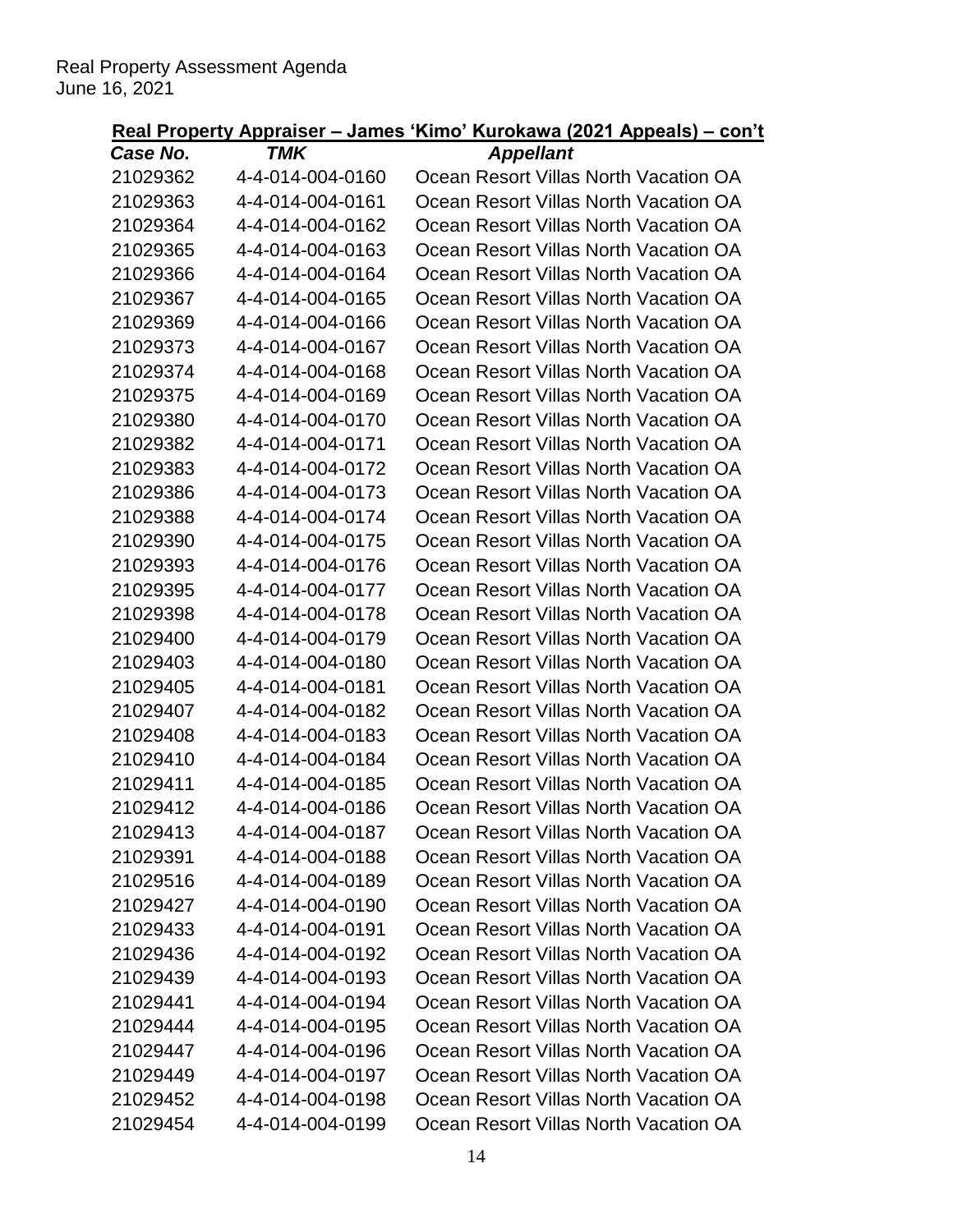| Case No. | I MK             | Appellant                             |
|----------|------------------|---------------------------------------|
| 21029456 | 4-4-014-004-0200 | Ocean Resort Villas North Vacation OA |
| 21029462 | 4-4-014-004-0201 | Ocean Resort Villas North Vacation OA |
| 21029467 | 4-4-014-004-0202 | Ocean Resort Villas North Vacation OA |
| 21029468 | 4-4-014-004-0203 | Ocean Resort Villas North Vacation OA |
| 21029470 | 4-4-014-004-0204 | Ocean Resort Villas North Vacation OA |
| 21029472 | 4-4-014-004-0205 | Ocean Resort Villas North Vacation OA |
| 21029474 | 4-4-014-004-0206 | Ocean Resort Villas North Vacation OA |
| 21029480 | 4-4-014-004-0207 | Ocean Resort Villas North Vacation OA |
| 21029483 | 4-4-014-004-0208 | Ocean Resort Villas North Vacation OA |
| 21029484 | 4-4-014-004-0209 | Ocean Resort Villas North Vacation OA |
| 21029486 | 4-4-014-004-0210 | Ocean Resort Villas North Vacation OA |
| 21029488 | 4-4-014-004-0211 | Ocean Resort Villas North Vacation OA |
| 21029490 | 4-4-014-004-0212 | Ocean Resort Villas North Vacation OA |
| 21029493 | 4-4-014-004-0213 | Ocean Resort Villas North Vacation OA |
| 21029495 | 4-4-014-004-0214 | Ocean Resort Villas North Vacation OA |
| 21029497 | 4-4-014-004-0215 | Ocean Resort Villas North Vacation OA |
| 21029416 | 4-4-014-004-0216 | Ocean Resort Villas North Vacation OA |
| 21029417 | 4-4-014-004-0217 | Ocean Resort Villas North Vacation OA |
| 21029418 | 4-4-014-004-0218 | Ocean Resort Villas North Vacation OA |
| 21029419 | 4-4-014-004-0219 | Ocean Resort Villas North Vacation OA |
| 21029420 | 4-4-014-004-0220 | Ocean Resort Villas North Vacation OA |
| 21029423 | 4-4-014-004-0221 | Ocean Resort Villas North Vacation OA |
| 21029424 | 4-4-014-004-0222 | Ocean Resort Villas North Vacation OA |
| 21029425 | 4-4-014-004-0223 | Ocean Resort Villas North Vacation OA |
| 21029426 | 4-4-014-004-0224 | Ocean Resort Villas North Vacation OA |
| 21029428 | 4-4-014-004-0225 | Ocean Resort Villas North Vacation OA |
| 21029429 | 4-4-014-004-0226 | Ocean Resort Villas North Vacation OA |
| 21029430 | 4-4-014-004-0227 | Ocean Resort Villas North Vacation OA |
| 21029431 | 4-4-014-004-0228 | Ocean Resort Villas North Vacation OA |
| 21029434 | 4-4-014-004-0229 | Ocean Resort Villas North Vacation OA |
| 21029437 | 4-4-014-004-0230 | Ocean Resort Villas North Vacation OA |
| 21029440 | 4-4-014-004-0231 | Ocean Resort Villas North Vacation OA |
| 21029442 | 4-4-014-004-0232 | Ocean Resort Villas North Vacation OA |
| 21029445 | 4-4-014-004-0233 | Ocean Resort Villas North Vacation OA |
| 21029446 | 4-4-014-004-0234 | Ocean Resort Villas North Vacation OA |
| 21029448 | 4-4-014-004-0235 | Ocean Resort Villas North Vacation OA |
| 21029450 | 4-4-014-004-0236 | Ocean Resort Villas North Vacation OA |
| 21029453 | 4-4-014-004-0237 | Ocean Resort Villas North Vacation OA |
| 21029455 | 4-4-014-004-0238 | Ocean Resort Villas North Vacation OA |
| 21029457 | 4-4-014-004-0239 | Ocean Resort Villas North Vacation OA |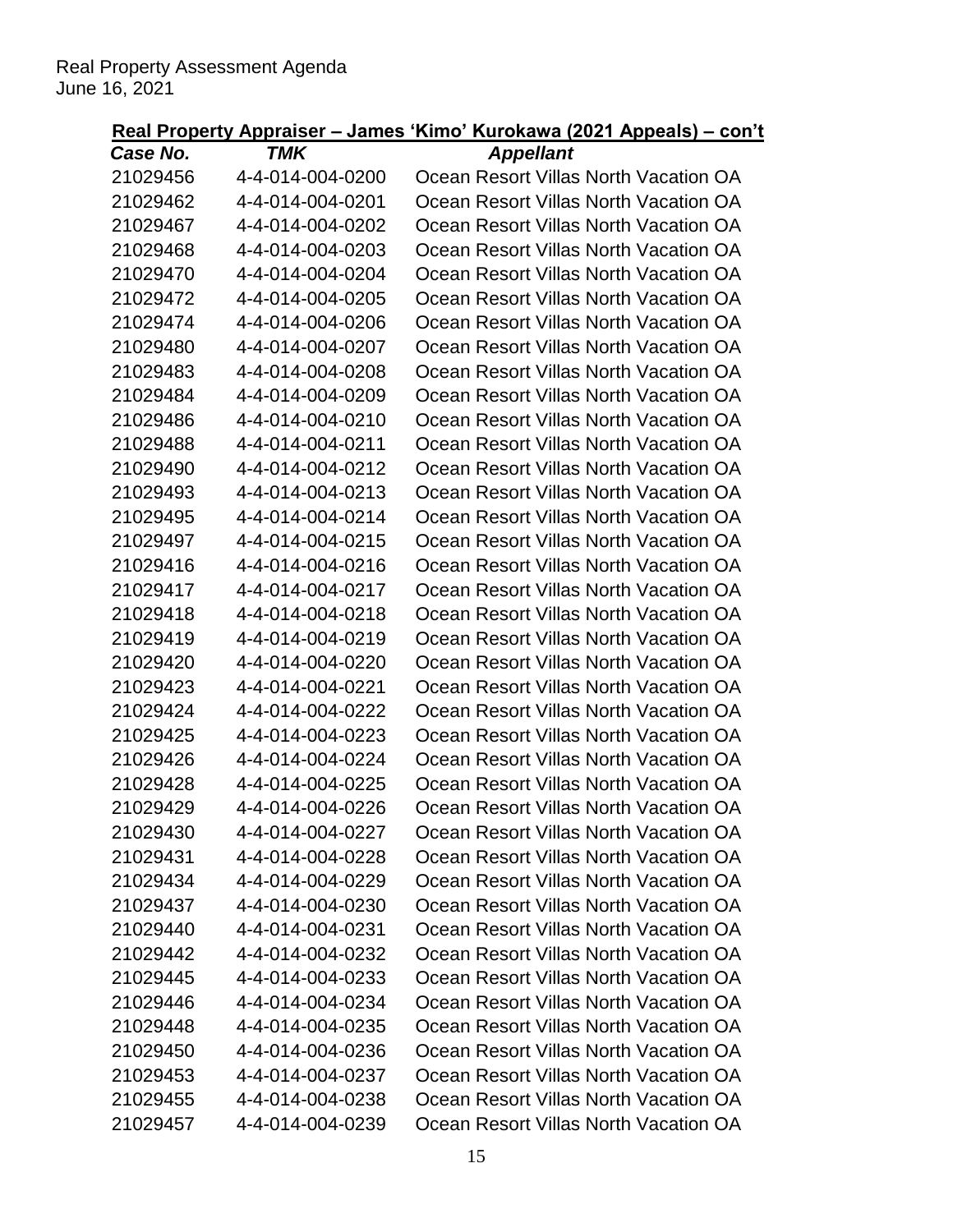| case no. | I MK             | Appellant                             |
|----------|------------------|---------------------------------------|
| 21029458 | 4-4-014-004-0240 | Ocean Resort Villas North Vacation OA |
| 21029459 | 4-4-014-004-0241 | Ocean Resort Villas North Vacation OA |
| 21029460 | 4-4-014-004-0242 | Ocean Resort Villas North Vacation OA |
| 21029461 | 4-4-014-004-0243 | Ocean Resort Villas North Vacation OA |
| 21029463 | 4-4-014-004-0244 | Ocean Resort Villas North Vacation OA |
| 21029464 | 4-4-014-004-0245 | Ocean Resort Villas North Vacation OA |
| 21029466 | 4-4-014-004-0246 | Ocean Resort Villas North Vacation OA |
| 21029469 | 4-4-014-004-0247 | Ocean Resort Villas North Vacation OA |
| 21029471 | 4-4-014-004-0248 | Ocean Resort Villas North Vacation OA |
| 21029473 | 4-4-014-004-0249 | Ocean Resort Villas North Vacation OA |
| 21029476 | 4-4-014-004-0250 | Ocean Resort Villas North Vacation OA |
| 21029477 | 4-4-014-004-0251 | Ocean Resort Villas North Vacation OA |
| 21029478 | 4-4-014-004-0252 | Ocean Resort Villas North Vacation OA |
| 21029479 | 4-4-014-004-0253 | Ocean Resort Villas North Vacation OA |
| 21029482 | 4-4-014-004-0254 | Ocean Resort Villas North Vacation OA |
| 21029485 | 4-4-014-004-0255 | Ocean Resort Villas North Vacation OA |
| 21029487 | 4-4-014-004-0256 | Ocean Resort Villas North Vacation OA |
| 21029489 | 4-4-014-004-0257 | Ocean Resort Villas North Vacation OA |
| 21029491 | 4-4-014-004-0258 | Ocean Resort Villas North Vacation OA |
| 21029494 | 4-4-014-004-0259 | Ocean Resort Villas North Vacation OA |
| 21029496 | 4-4-014-004-0260 | Ocean Resort Villas North Vacation OA |
| 21029498 | 4-4-014-004-0261 | Ocean Resort Villas North Vacation OA |
| 21029499 | 4-4-014-004-0262 | Ocean Resort Villas North Vacation OA |
| 21029501 | 4-4-014-004-0263 | Ocean Resort Villas North Vacation OA |
| 21029503 | 4-4-014-004-0264 | Ocean Resort Villas North Vacation OA |
| 21029505 | 4-4-014-004-0265 | Ocean Resort Villas North Vacation OA |
| 21029507 | 4-4-014-004-0266 | Ocean Resort Villas North Vacation OA |
| 21029508 | 4-4-014-004-0267 | Ocean Resort Villas North Vacation OA |
| 21029509 | 4-4-014-004-0268 | Ocean Resort Villas North Vacation OA |
| 21029511 | 4-4-014-004-0269 | Ocean Resort Villas North Vacation OA |
| 21029512 | 4-4-014-004-0270 | Ocean Resort Villas North Vacation OA |
| 21029500 | 4-4-014-004-0271 | Ocean Resort Villas North Vacation OA |
| 21029502 | 4-4-014-004-0272 | Ocean Resort Villas North Vacation OA |
| 21029504 | 4-4-014-004-0273 | Ocean Resort Villas North Vacation OA |
| 21029506 | 4-4-014-004-0274 | Ocean Resort Villas North Vacation OA |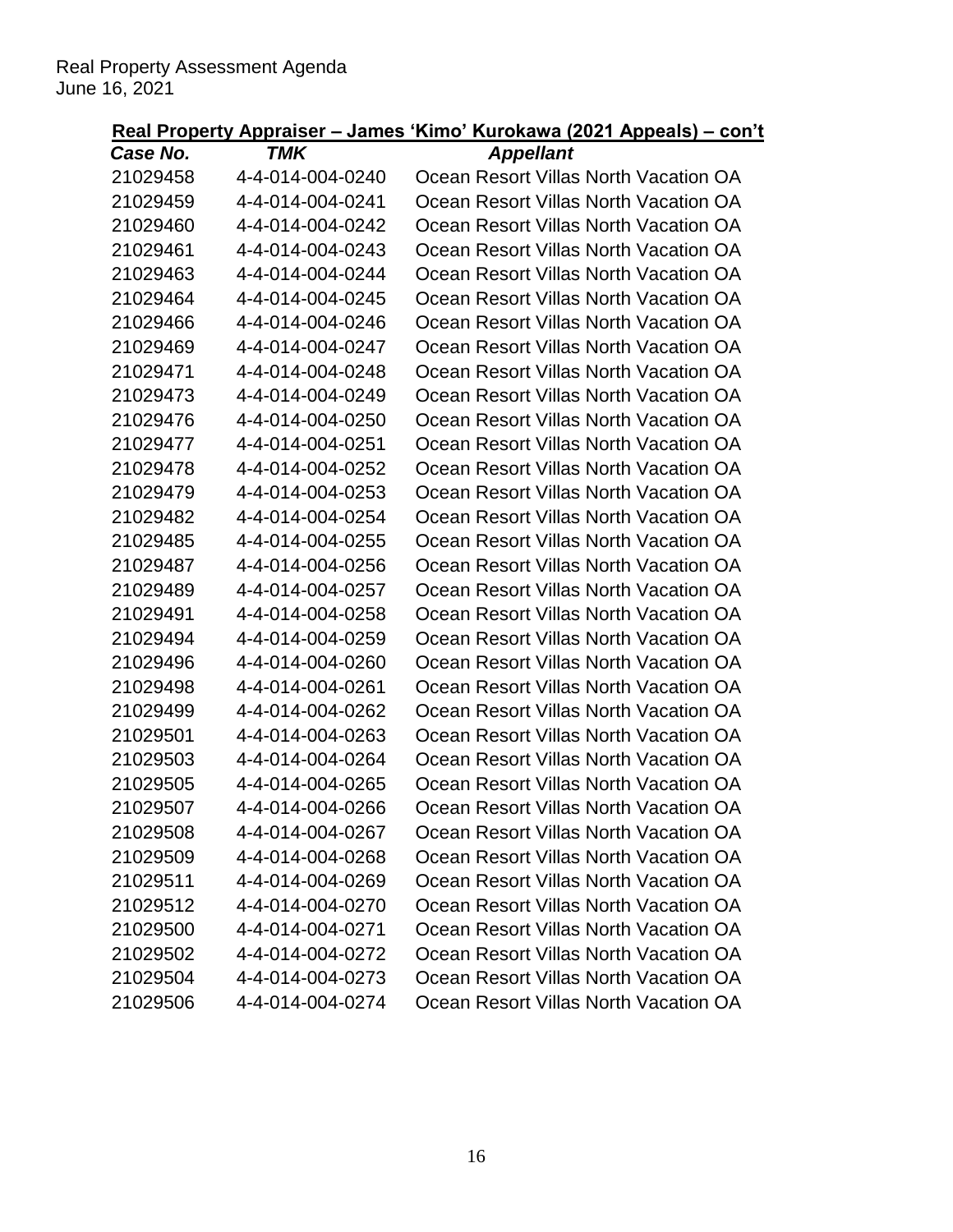| Case No. | <b>TMK</b>       | <b>Appellant</b>                 |
|----------|------------------|----------------------------------|
| 21029796 | 4-4-001-098-0001 | <b>West Maui Resort Ptnrs LP</b> |
| 21029798 | 4-4-001-098-0002 | <b>West Maui Resort Ptnrs LP</b> |
| 21029799 | 4-4-001-098-0003 | West Maui Resort Ptnrs LP        |
| 21029800 | 4-4-001-098-0004 | West Maui Resort Ptnrs LP        |
| 21029848 | 4-4-001-098-0005 | West Maui Resort Ptnrs LP        |
| 21029801 | 4-4-001-098-0006 | West Maui Resort Ptnrs LP        |
| 21029805 | 4-4-001-098-0007 | West Maui Resort Ptnrs LP        |
| 21029807 | 4-4-001-098-0008 | West Maui Resort Ptnrs LP        |
| 21029809 | 4-4-001-098-0009 | West Maui Resort Ptnrs LP        |
| 21029812 | 4-4-001-098-0010 | West Maui Resort Ptnrs LP        |
| 21029814 | 4-4-001-098-0011 | West Maui Resort Ptnrs LP        |
| 21029816 | 4-4-001-098-0012 | <b>West Maui Resort Ptnrs LP</b> |
| 21029817 | 4-4-001-098-0013 | West Maui Resort Ptnrs LP        |
| 21029818 | 4-4-001-098-0014 | West Maui Resort Ptnrs LP        |
| 21029820 | 4-4-001-098-0015 | West Maui Resort Ptnrs LP        |
| 21029822 | 4-4-001-098-0016 | West Maui Resort Ptnrs LP        |
| 21029826 | 4-4-001-098-0017 | West Maui Resort Ptnrs LP        |
| 21029831 | 4-4-001-098-0018 | <b>West Maui Resort Ptnrs LP</b> |
| 21029833 | 4-4-001-098-0019 | West Maui Resort Ptnrs LP        |
| 21029835 | 4-4-001-098-0020 | West Maui Resort Ptnrs LP        |
| 21029836 | 4-4-001-098-0021 | West Maui Resort Ptnrs LP        |
| 21029837 | 4-4-001-098-0022 | West Maui Resort Ptnrs LP        |
| 21029839 | 4-4-001-098-0023 | West Maui Resort Ptnrs LP        |
| 21029840 | 4-4-001-098-0024 | West Maui Resort Ptnrs LP        |
| 21029842 | 4-4-001-098-0025 | <b>West Maui Resort Ptnrs LP</b> |
| 21029845 | 4-4-001-098-0026 | <b>West Maui Resort Ptnrs LP</b> |
| 21029847 | 4-4-001-098-0027 | West Maui Resort Ptnrs LP        |
| 21029899 | 4-4-001-098-0028 | <b>West Maui Resort Ptnrs LP</b> |
| 21029930 | 4-4-001-098-0029 | West Maui Resort Ptnrs LP        |
| 21029933 | 4-4-001-098-0030 | <b>West Maui Resort Ptnrs LP</b> |
| 21029935 | 4-4-001-098-0031 | <b>West Maui Resort Ptnrs LP</b> |
| 21029943 | 4-4-001-098-0032 | West Maui Resort Ptnrs LP        |
| 21029953 | 4-4-001-098-0033 | <b>West Maui Resort Ptnrs LP</b> |
| 21029959 | 4-4-001-098-0034 | West Maui Resort Ptnrs LP        |
| 21029961 | 4-4-001-098-0035 | West Maui Resort Ptnrs LP        |
| 21029963 | 4-4-001-098-0036 | <b>West Maui Resort Ptnrs LP</b> |
| 21029965 | 4-4-001-098-0037 | <b>West Maui Resort Ptnrs LP</b> |
| 21029966 | 4-4-001-098-0038 | <b>West Maui Resort Ptnrs LP</b> |
| 21029968 | 4-4-001-098-0039 | <b>West Maui Resort Ptnrs LP</b> |
| 21029971 | 4-4-001-098-0040 | West Maui Resort Ptnrs LP        |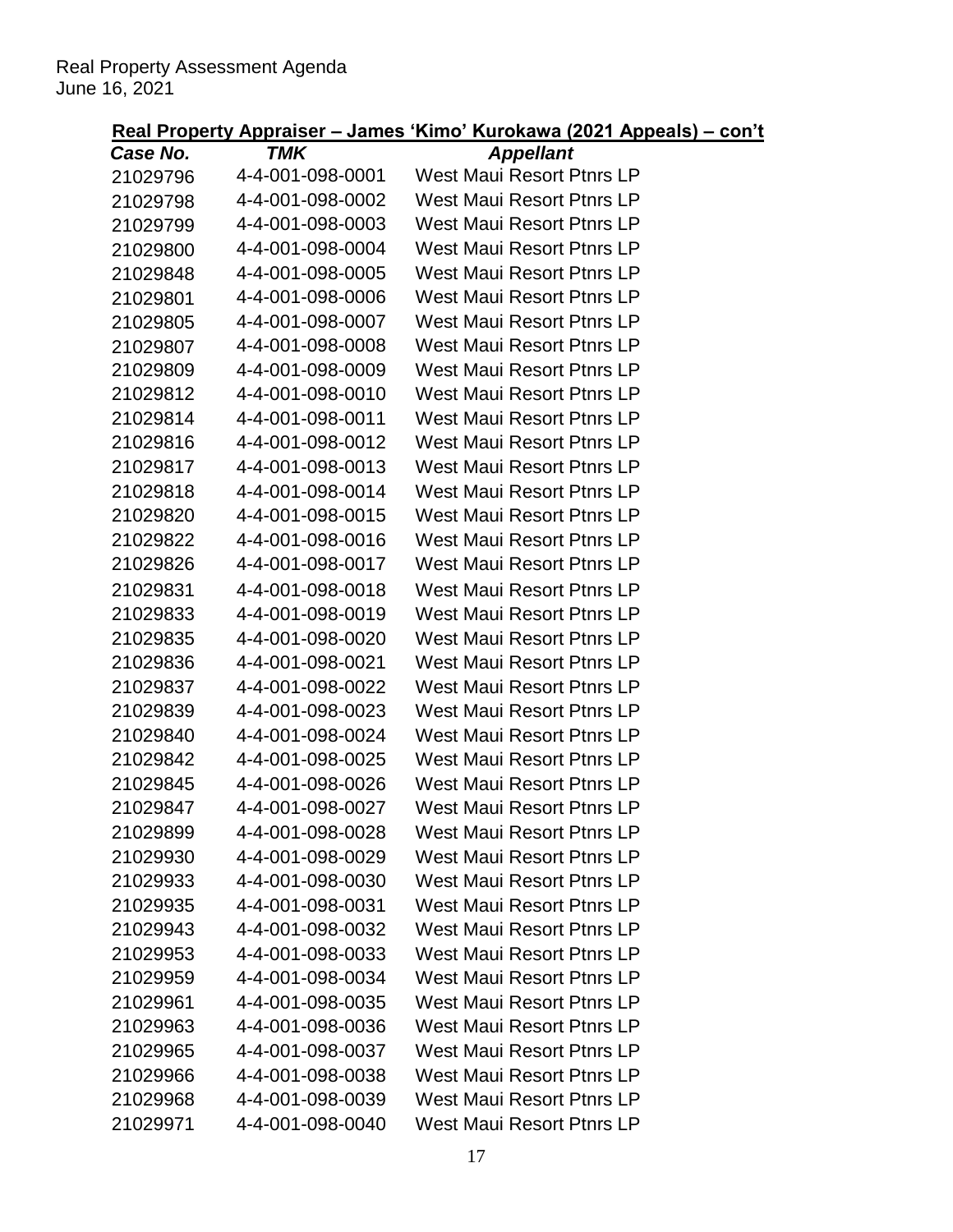| Case No. | $-$ - $-$ - $-$<br>TMK | <b>Appellant</b>                 |
|----------|------------------------|----------------------------------|
| 21029972 | 4-4-001-098-0041       | <b>West Maui Resort Ptnrs LP</b> |
| 21029974 | 4-4-001-098-0042       | <b>West Maui Resort Ptnrs LP</b> |
| 21029976 | 4-4-001-098-0043       | <b>West Maui Resort Ptnrs LP</b> |
| 21029978 | 4-4-001-098-0044       | West Maui Resort Ptnrs LP        |
| 21029981 | 4-4-001-098-0045       | <b>West Maui Resort Ptnrs LP</b> |
| 21029983 | 4-4-001-098-0046       | West Maui Resort Ptnrs LP        |
| 21029987 | 4-4-001-098-0047       | West Maui Resort Ptnrs LP        |
| 21029989 | 4-4-001-098-0048       | <b>West Maui Resort Ptnrs LP</b> |
| 21029992 | 4-4-001-098-0049       | West Maui Resort Ptnrs LP        |
| 21029994 | 4-4-001-098-0050       | <b>West Maui Resort Ptnrs LP</b> |
| 21029997 | 4-4-001-098-0051       | <b>West Maui Resort Ptnrs LP</b> |
| 21030001 | 4-4-001-098-0052       | West Maui Resort Ptnrs LP        |
| 21030003 | 4-4-001-098-0053       | <b>West Maui Resort Ptnrs LP</b> |
| 21030005 | 4-4-001-098-0054       | West Maui Resort Ptnrs LP        |
| 21030007 | 4-4-001-098-0055       | <b>West Maui Resort Ptnrs LP</b> |
| 21029802 | 4-4-001-098-0056       | West Maui Resort Ptnrs LP        |
| 21029803 | 4-4-001-098-0057       | West Maui Resort Ptnrs LP        |
| 21029804 | 4-4-001-098-0058       | <b>West Maui Resort Ptnrs LP</b> |
| 21029806 | 4-4-001-098-0059       | West Maui Resort Ptnrs LP        |
| 21029808 | 4-4-001-098-0060       | <b>West Maui Resort Ptnrs LP</b> |
| 21029810 | 4-4-001-098-0061       | <b>West Maui Resort Ptnrs LP</b> |
| 21029813 | 4-4-001-098-0062       | West Maui Resort Ptnrs LP        |
| 21029815 | 4-4-001-098-0063       | <b>West Maui Resort Ptnrs LP</b> |
| 21029819 | 4-4-001-098-0064       | <b>West Maui Resort Ptnrs LP</b> |
| 21029821 | 4-4-001-098-0065       | <b>West Maui Resort Ptnrs LP</b> |
| 21029823 | 4-4-001-098-0066       | <b>West Maui Resort Ptnrs LP</b> |
| 21029825 | 4-4-001-098-0067       | <b>West Maui Resort Ptnrs LP</b> |
| 21029828 | 4-4-001-098-0068       | West Maui Resort Ptnrs I P       |
| 21029829 | 4-4-001-098-0069       | <b>West Maui Resort Ptnrs LP</b> |
| 21029830 | 4-4-001-098-0070       | <b>West Maui Resort Ptnrs LP</b> |
| 21029832 | 4-4-001-098-0071       | <b>West Maui Resort Ptnrs LP</b> |
| 21029841 | 4-4-001-098-0072       | <b>West Maui Resort Ptnrs LP</b> |
| 21029843 | 4-4-001-098-0073       | <b>West Maui Resort Ptnrs LP</b> |
| 21029844 | 4-4-001-098-0074       | West Maui Resort Ptnrs LP        |
| 21029891 | 4-4-001-098-0075       | West Maui Resort Ptnrs LP        |
| 21029894 | 4-4-001-098-0076       | <b>West Maui Resort Ptnrs LP</b> |
| 21029896 | 4-4-001-098-0077       | <b>West Maui Resort Ptnrs LP</b> |
| 21029897 | 4-4-001-098-0078       | <b>West Maui Resort Ptnrs LP</b> |
| 21029900 | 4-4-001-098-0079       | <b>West Maui Resort Ptnrs LP</b> |
| 21029902 | 4-4-001-098-0080       | <b>West Maui Resort Ptnrs LP</b> |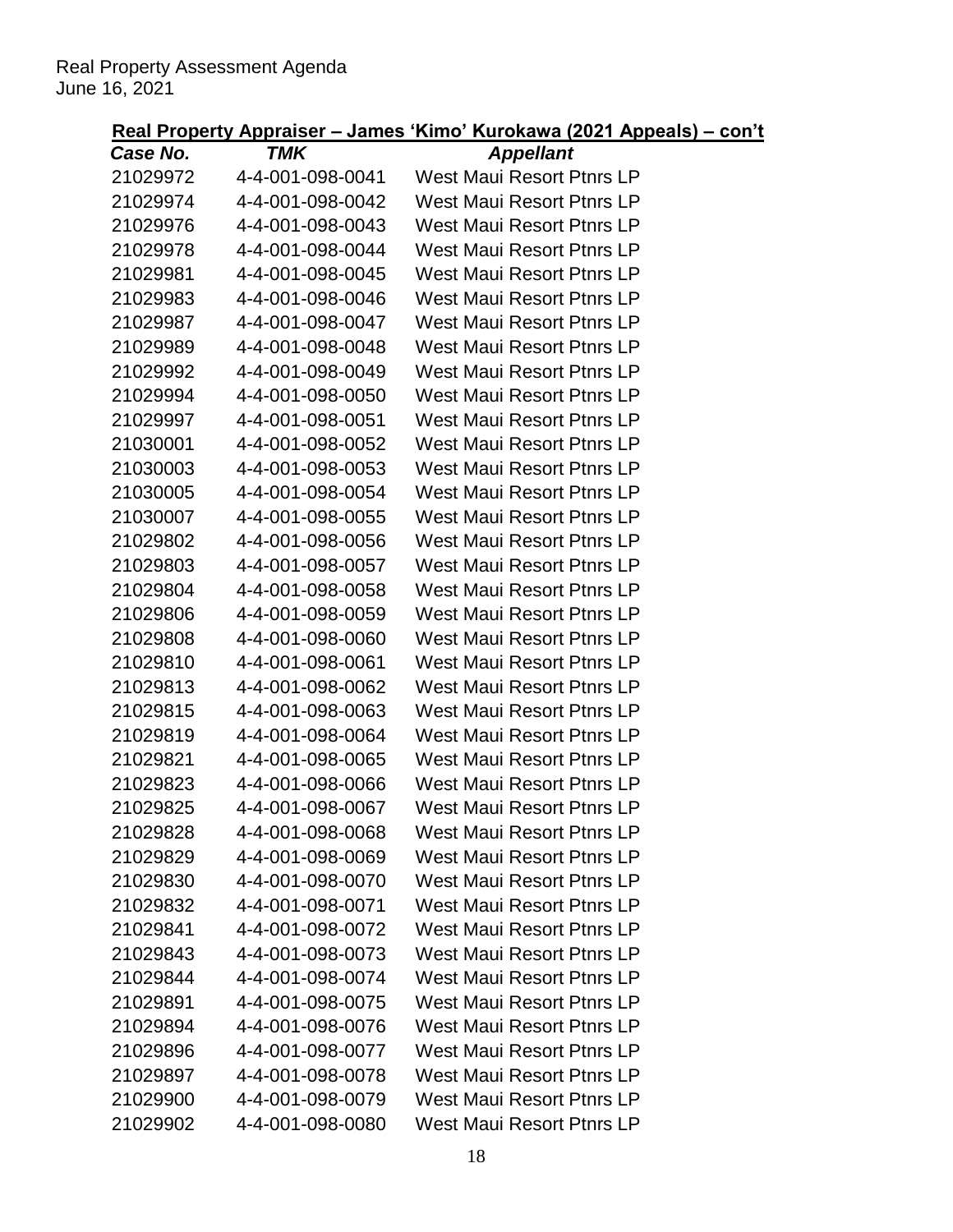| Case No. | $-$ - $-$ - $-$<br>TMK | <b>Appellant</b>                 |
|----------|------------------------|----------------------------------|
| 21029904 | 4-4-001-098-0081       | <b>West Maui Resort Ptnrs LP</b> |
| 21029909 | 4-4-001-098-0082       | West Maui Resort Ptnrs LP        |
| 21029911 | 4-4-001-098-0083       | <b>West Maui Resort Ptnrs LP</b> |
| 21029913 | 4-4-001-098-0084       | <b>West Maui Resort Ptnrs LP</b> |
| 21029915 | 4-4-001-098-0085       | <b>West Maui Resort Ptnrs LP</b> |
| 21029917 | 4-4-001-098-0086       | West Maui Resort Ptnrs LP        |
| 21029919 | 4-4-001-098-0087       | <b>West Maui Resort Ptnrs LP</b> |
| 21029921 | 4-4-001-098-0088       | West Maui Resort Ptnrs LP        |
| 21029922 | 4-4-001-098-0089       | West Maui Resort Ptnrs LP        |
| 21029925 | 4-4-001-098-0090       | <b>West Maui Resort Ptnrs LP</b> |
| 21029927 | 4-4-001-098-0091       | <b>West Maui Resort Ptnrs LP</b> |
| 21029929 | 4-4-001-098-0092       | West Maui Resort Ptnrs LP        |
| 21029931 | 4-4-001-098-0093       | West Maui Resort Ptnrs LP        |
| 21029932 | 4-4-001-098-0094       | <b>West Maui Resort Ptnrs LP</b> |
| 21029934 | 4-4-001-098-0095       | <b>West Maui Resort Ptnrs LP</b> |
| 21029936 | 4-4-001-098-0096       | West Maui Resort Ptnrs LP        |
| 21029937 | 4-4-001-098-0097       | <b>West Maui Resort Ptnrs LP</b> |
| 21029939 | 4-4-001-098-0098       | <b>West Maui Resort Ptnrs LP</b> |
| 21029940 | 4-4-001-098-0099       | West Maui Resort Ptnrs LP        |
| 21029942 | 4-4-001-098-0100       | <b>West Maui Resort Ptnrs LP</b> |
| 21029945 | 4-4-001-098-0101       | <b>West Maui Resort Ptnrs LP</b> |
| 21029946 | 4-4-001-098-0102       | <b>West Maui Resort Ptnrs LP</b> |
| 21029948 | 4-4-001-098-0103       | <b>West Maui Resort Ptnrs LP</b> |
| 21029950 | 4-4-001-098-0104       | <b>West Maui Resort Ptnrs LP</b> |
| 21029951 | 4-4-001-098-0105       | <b>West Maui Resort Ptnrs LP</b> |
| 21029811 | 4-4-001-098-0106       | <b>West Maui Resort Ptnrs LP</b> |
| 21029824 | 4-4-001-098-0107       | <b>West Maui Resort Ptnrs LP</b> |
| 21029827 | 4-4-001-098-0108       | West Maui Resort Ptnrs LP        |
| 21029834 | 4-4-001-098-0109       | <b>West Maui Resort Ptnrs LP</b> |
| 21029846 | 4-4-001-098-0110       | <b>West Maui Resort Ptnrs LP</b> |
| 21029856 | 4-4-001-098-0111       | West Maui Resort Ptnrs LP        |
| 21029857 | 4-4-001-098-0112       | <b>West Maui Resort Ptnrs LP</b> |
| 21029859 | 4-4-001-098-0113       | <b>West Maui Resort Ptnrs LP</b> |
| 21029860 | 4-4-001-098-0114       | West Maui Resort Ptnrs LP        |
| 21029862 | 4-4-001-098-0115       | West Maui Resort Ptnrs LP        |
| 21029864 | 4-4-001-098-0116       | <b>West Maui Resort Ptnrs LP</b> |
| 21029866 | 4-4-001-098-0117       | <b>West Maui Resort Ptnrs LP</b> |
| 21029868 | 4-4-001-098-0118       | <b>West Maui Resort Ptnrs LP</b> |
| 21029870 | 4-4-001-098-0119       | <b>West Maui Resort Ptnrs LP</b> |
| 21029874 | 4-4-001-098-0120       | <b>West Maui Resort Ptnrs LP</b> |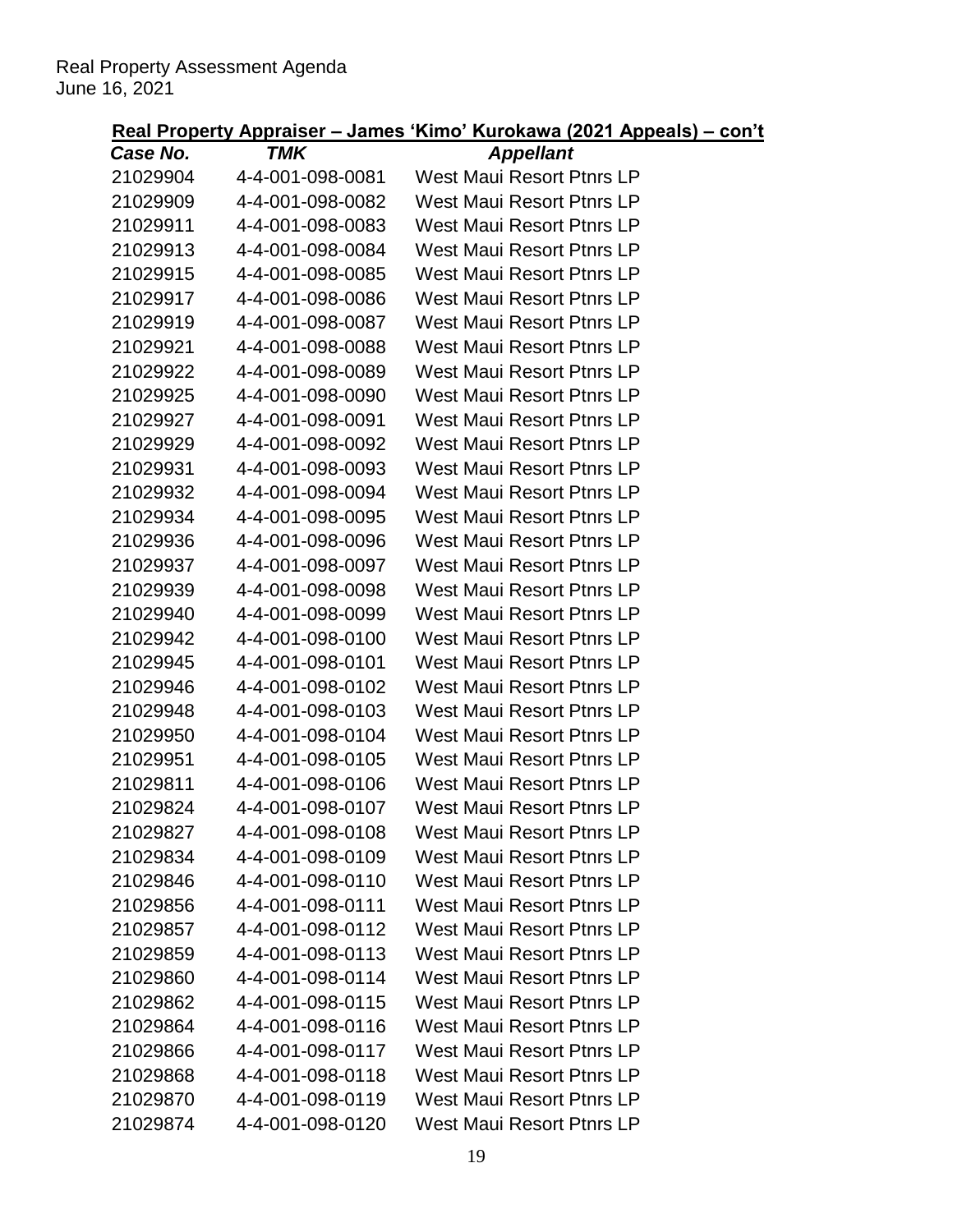| Case No. | TMK              | <b>Appellant</b>                 |
|----------|------------------|----------------------------------|
| 21029876 | 4-4-001-098-0121 | <b>West Maui Resort Ptnrs LP</b> |
| 21029975 | 4-4-001-098-0122 | West Maui Resort Ptnrs LP        |
| 21029980 | 4-4-001-098-0123 | West Maui Resort Ptnrs LP        |
| 21029984 | 4-4-001-098-0124 | West Maui Resort Ptnrs LP        |
| 21029990 | 4-4-001-098-0125 | <b>West Maui Resort Ptnrs LP</b> |
| 21029993 | 4-4-001-098-0126 | West Maui Resort Ptnrs LP        |
| 21029996 | 4-4-001-098-0127 | West Maui Resort Ptnrs LP        |
| 21030000 | 4-4-001-098-0128 | <b>West Maui Resort Ptnrs LP</b> |
| 21030004 | 4-4-001-098-0129 | West Maui Resort Ptnrs LP        |
| 21030019 | 4-4-001-098-0130 | <b>West Maui Resort Ptnrs LP</b> |
| 21030027 | 4-4-001-098-0131 | West Maui Resort Ptnrs LP        |
| 21030032 | 4-4-001-098-0132 | West Maui Resort Ptnrs LP        |
| 21030034 | 4-4-001-098-0133 | West Maui Resort Ptnrs LP        |
| 21030037 | 4-4-001-098-0134 | West Maui Resort Ptnrs LP        |
| 21030040 | 4-4-001-098-0135 | <b>West Maui Resort Ptnrs LP</b> |
| 21030046 | 4-4-001-098-0136 | West Maui Resort Ptnrs LP        |
| 21030052 | 4-4-001-098-0137 | West Maui Resort Ptnrs LP        |
| 21030057 | 4-4-001-098-0138 | <b>West Maui Resort Ptnrs LP</b> |
| 21030063 | 4-4-001-098-0139 | West Maui Resort Ptnrs LP        |
| 21030071 | 4-4-001-098-0140 | <b>West Maui Resort Ptnrs LP</b> |
| 21030084 | 4-4-001-098-0141 | West Maui Resort Ptnrs LP        |
| 21030091 | 4-4-001-098-0142 | West Maui Resort Ptnrs LP        |
| 21030100 | 4-4-001-098-0143 | West Maui Resort Ptnrs LP        |
| 21030104 | 4-4-001-098-0144 | West Maui Resort Ptnrs LP        |
| 21030109 | 4-4-001-098-0145 | <b>West Maui Resort Ptnrs LP</b> |
| 21030116 | 4-4-001-098-0146 | West Maui Resort Ptnrs LP        |
| 21030121 | 4-4-001-098-0147 | <b>West Maui Resort Ptnrs LP</b> |
| 21030123 | 4-4-001-098-0148 | <b>West Maui Resort Ptnrs LP</b> |
| 21030128 | 4-4-001-098-0149 | West Maui Resort Ptnrs LP        |
| 21030133 | 4-4-001-098-0150 | <b>West Maui Resort Ptnrs LP</b> |
| 21030137 | 4-4-001-098-0151 | <b>West Maui Resort Ptnrs LP</b> |
| 21030141 | 4-4-001-098-0152 | <b>West Maui Resort Ptnrs LP</b> |
| 21030145 | 4-4-001-098-0153 | <b>West Maui Resort Ptnrs LP</b> |
| 21030147 | 4-4-001-098-0154 | <b>West Maui Resort Ptnrs LP</b> |
| 21030150 | 4-4-001-098-0155 | <b>West Maui Resort Ptnrs LP</b> |
| 21029849 | 4-4-001-098-0156 | <b>West Maui Resort Ptnrs LP</b> |
| 21029851 | 4-4-001-098-0157 | <b>West Maui Resort Ptnrs LP</b> |
| 21029852 | 4-4-001-098-0158 | <b>West Maui Resort Ptnrs LP</b> |
| 21029853 | 4-4-001-098-0159 | <b>West Maui Resort Ptnrs LP</b> |
| 21029854 | 4-4-001-098-0160 | West Maui Resort Ptnrs LP        |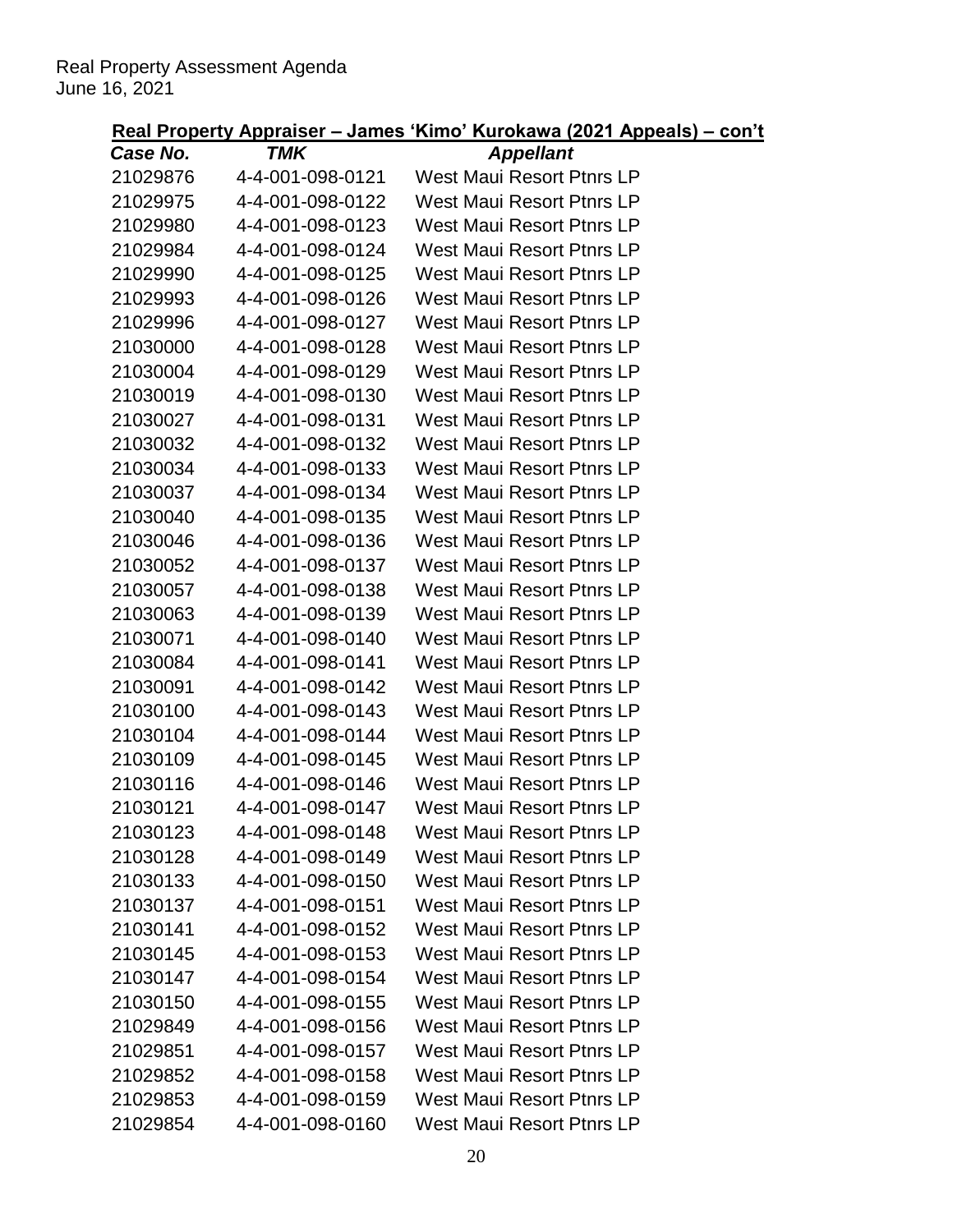| Case No. | TMK              | <b>Appellant</b>                 |
|----------|------------------|----------------------------------|
| 21029855 | 4-4-001-098-0161 | <b>West Maui Resort Ptnrs LP</b> |
| 21029858 | 4-4-001-098-0162 | <b>West Maui Resort Ptnrs LP</b> |
| 21029861 | 4-4-001-098-0163 | West Maui Resort Ptnrs LP        |
| 21029863 | 4-4-001-098-0164 | <b>West Maui Resort Ptnrs LP</b> |
| 21029865 | 4-4-001-098-0165 | <b>West Maui Resort Ptnrs LP</b> |
| 21029867 | 4-4-001-098-0166 | West Maui Resort Ptnrs LP        |
| 21029869 | 4-4-001-098-0167 | <b>West Maui Resort Ptnrs LP</b> |
| 21029871 | 4-4-001-098-0168 | West Maui Resort Ptnrs LP        |
| 21029872 | 4-4-001-098-0169 | West Maui Resort Ptnrs LP        |
| 21029873 | 4-4-001-098-0170 | <b>West Maui Resort Ptnrs LP</b> |
| 21029875 | 4-4-001-098-0171 | West Maui Resort Ptnrs LP        |
| 21029877 | 4-4-001-098-0172 | West Maui Resort Ptnrs LP        |
| 21029878 | 4-4-001-098-0173 | West Maui Resort Ptnrs LP        |
| 21029879 | 4-4-001-098-0174 | <b>West Maui Resort Ptnrs LP</b> |
| 21029880 | 4-4-001-098-0175 | <b>West Maui Resort Ptnrs LP</b> |
| 21029881 | 4-4-001-098-0176 | West Maui Resort Ptnrs LP        |
| 21029882 | 4-4-001-098-0177 | <b>West Maui Resort Ptnrs LP</b> |
| 21029883 | 4-4-001-098-0178 | <b>West Maui Resort Ptnrs LP</b> |
| 21029884 | 4-4-001-098-0179 | West Maui Resort Ptnrs LP        |
| 21029885 | 4-4-001-098-0180 | <b>West Maui Resort Ptnrs LP</b> |
| 21029886 | 4-4-001-098-0181 | <b>West Maui Resort Ptnrs LP</b> |
| 21029887 | 4-4-001-098-0182 | West Maui Resort Ptnrs LP        |
| 21029888 | 4-4-001-098-0183 | West Maui Resort Ptnrs LP        |
| 21029889 | 4-4-001-098-0184 | <b>West Maui Resort Ptnrs LP</b> |
| 21029890 | 4-4-001-098-0185 | <b>West Maui Resort Ptnrs LP</b> |
| 21029892 | 4-4-001-098-0186 | West Maui Resort Ptnrs LP        |
| 21029893 | 4-4-001-098-0187 | West Maui Resort Ptnrs LP        |
| 21029895 | 4-4-001-098-0188 | West Maui Resort Ptnrs LP        |
| 21029898 | 4-4-001-098-0189 | <b>West Maui Resort Ptnrs LP</b> |
| 21029901 | 4-4-001-098-0190 | <b>West Maui Resort Ptnrs LP</b> |
| 21029903 | 4-4-001-098-0191 | West Maui Resort Ptnrs LP        |
| 21029905 | 4-4-001-098-0192 | <b>West Maui Resort Ptnrs LP</b> |
| 21029906 | 4-4-001-098-0193 | <b>West Maui Resort Ptnrs LP</b> |
| 21029907 | 4-4-001-098-0194 | <b>West Maui Resort Ptnrs LP</b> |
| 21029908 | 4-4-001-098-0195 | West Maui Resort Ptnrs LP        |
| 21029910 | 4-4-001-098-0196 | <b>West Maui Resort Ptnrs LP</b> |
| 21029912 | 4-4-001-098-0197 | <b>West Maui Resort Ptnrs LP</b> |
| 21029914 | 4-4-001-098-0198 | <b>West Maui Resort Ptnrs LP</b> |
| 21029916 | 4-4-001-098-0199 | <b>West Maui Resort Ptnrs LP</b> |
| 21029918 | 4-4-001-098-0200 | <b>West Maui Resort Ptnrs LP</b> |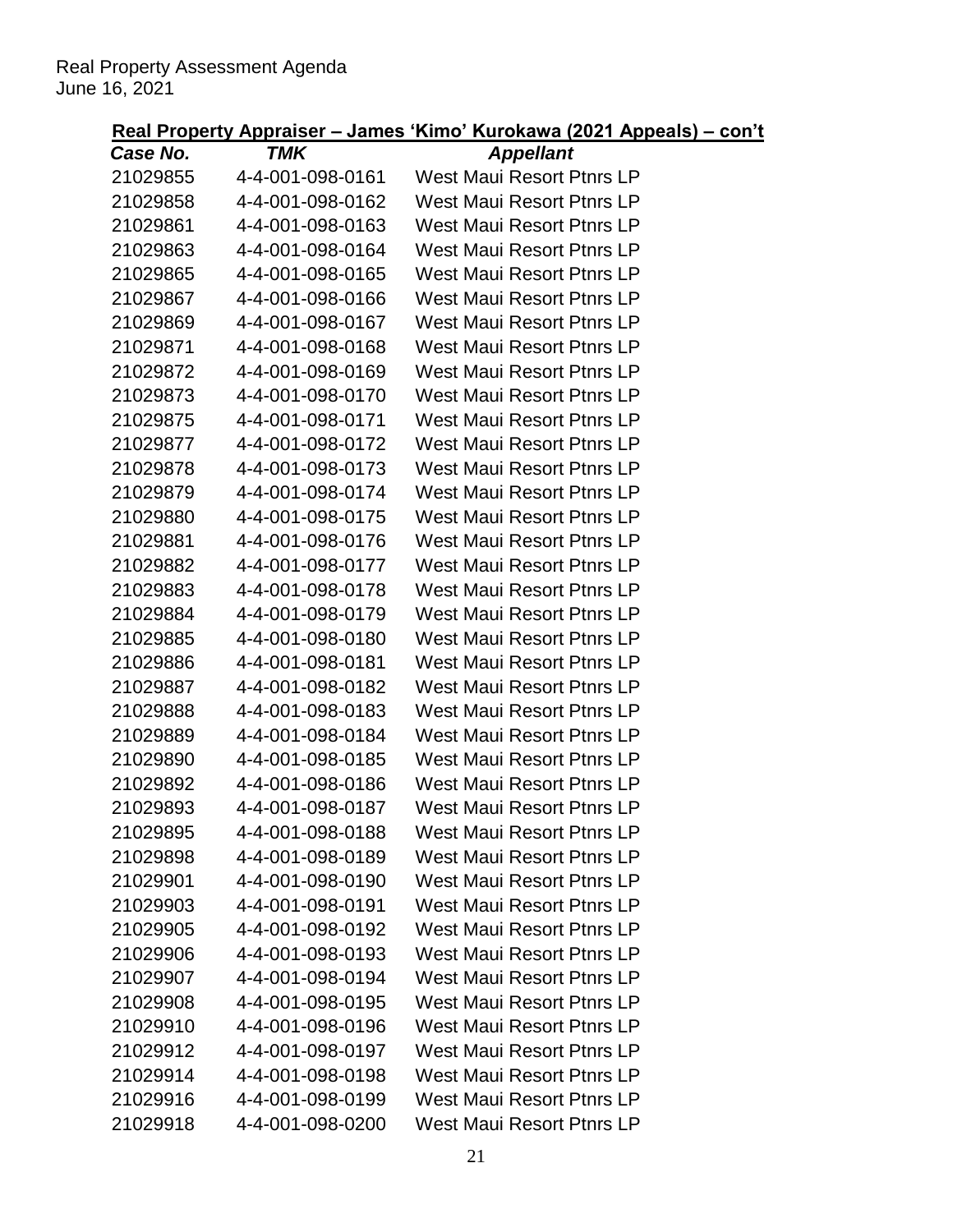| Case No. | $\overline{\phantom{a}}$<br>TMK | <b>Appellant</b>                 |
|----------|---------------------------------|----------------------------------|
| 21029920 | 4-4-001-098-0201                | <b>West Maui Resort Ptnrs LP</b> |
| 21029923 | 4-4-001-098-0202                | West Maui Resort Ptnrs LP        |
| 21029924 | 4-4-001-098-0203                | <b>West Maui Resort Ptnrs LP</b> |
| 21029926 | 4-4-001-098-0204                | <b>West Maui Resort Ptnrs LP</b> |
| 21029928 | 4-4-001-098-0205                | <b>West Maui Resort Ptnrs LP</b> |
| 21029938 | 4-4-001-098-0206                | West Maui Resort Ptnrs LP        |
| 21029941 | 4-4-001-098-0207                | <b>West Maui Resort Ptnrs LP</b> |
| 21029944 | 4-4-001-098-0208                | <b>West Maui Resort Ptnrs LP</b> |
| 21029947 | 4-4-001-098-0209                | West Maui Resort Ptnrs LP        |
| 21029949 | 4-4-001-098-0210                | <b>West Maui Resort Ptnrs LP</b> |
| 21029952 | 4-4-001-098-0211                | <b>West Maui Resort Ptnrs LP</b> |
| 21029954 | 4-4-001-098-0212                | West Maui Resort Ptnrs LP        |
| 21029955 | 4-4-001-098-0213                | <b>West Maui Resort Ptnrs LP</b> |
| 21029956 | 4-4-001-098-0214                | <b>West Maui Resort Ptnrs LP</b> |
| 21029957 | 4-4-001-098-0215                | <b>West Maui Resort Ptnrs LP</b> |
| 21029958 | 4-4-001-098-0216                | West Maui Resort Ptnrs LP        |
| 21029960 | 4-4-001-098-0217                | <b>West Maui Resort Ptnrs LP</b> |
| 21029962 | 4-4-001-098-0218                | <b>West Maui Resort Ptnrs LP</b> |
| 21029964 | 4-4-001-098-0219                | West Maui Resort Ptnrs LP        |
| 21029967 | 4-4-001-098-0220                | <b>West Maui Resort Ptnrs LP</b> |
| 21029969 | 4-4-001-098-0221                | <b>West Maui Resort Ptnrs LP</b> |
| 21029970 | 4-4-001-098-0222                | <b>West Maui Resort Ptnrs LP</b> |
| 21029973 | 4-4-001-098-0223                | <b>West Maui Resort Ptnrs LP</b> |
| 21029977 | 4-4-001-098-0224                | <b>West Maui Resort Ptnrs LP</b> |
| 21029979 | 4-4-001-098-0225                | <b>West Maui Resort Ptnrs LP</b> |
| 21029999 | 4-4-001-098-0226                | West Maui Resort Ptnrs LP        |
| 21029985 | 4-4-001-098-0227                | <b>West Maui Resort Ptnrs LP</b> |
| 21029982 | 4-4-001-098-0228                | West Maui Resort Ptnrs LP        |
| 21030006 | 4-4-001-098-0229                | <b>West Maui Resort Ptnrs LP</b> |
| 21030009 | 4-4-001-098-0230                | <b>West Maui Resort Ptnrs LP</b> |
| 21030011 | 4-4-001-098-0231                | West Maui Resort Ptnrs LP        |
| 21030012 | 4-4-001-098-0232                | <b>West Maui Resort Ptnrs LP</b> |
| 21030014 | 4-4-001-098-0233                | <b>West Maui Resort Ptnrs LP</b> |
| 21030016 | 4-4-001-098-0234                | West Maui Resort Ptnrs LP        |
| 21030017 | 4-4-001-098-0235                | West Maui Resort Ptnrs LP        |
| 21030020 | 4-4-001-098-0236                | <b>West Maui Resort Ptnrs LP</b> |
| 21030023 | 4-4-001-098-0237                | <b>West Maui Resort Ptnrs LP</b> |
| 21030036 | 4-4-001-098-0238                | <b>West Maui Resort Ptnrs LP</b> |
| 21030039 | 4-4-001-098-0239                | <b>West Maui Resort Ptnrs LP</b> |
| 21030042 | 4-4-001-098-0240                | <b>West Maui Resort Ptnrs LP</b> |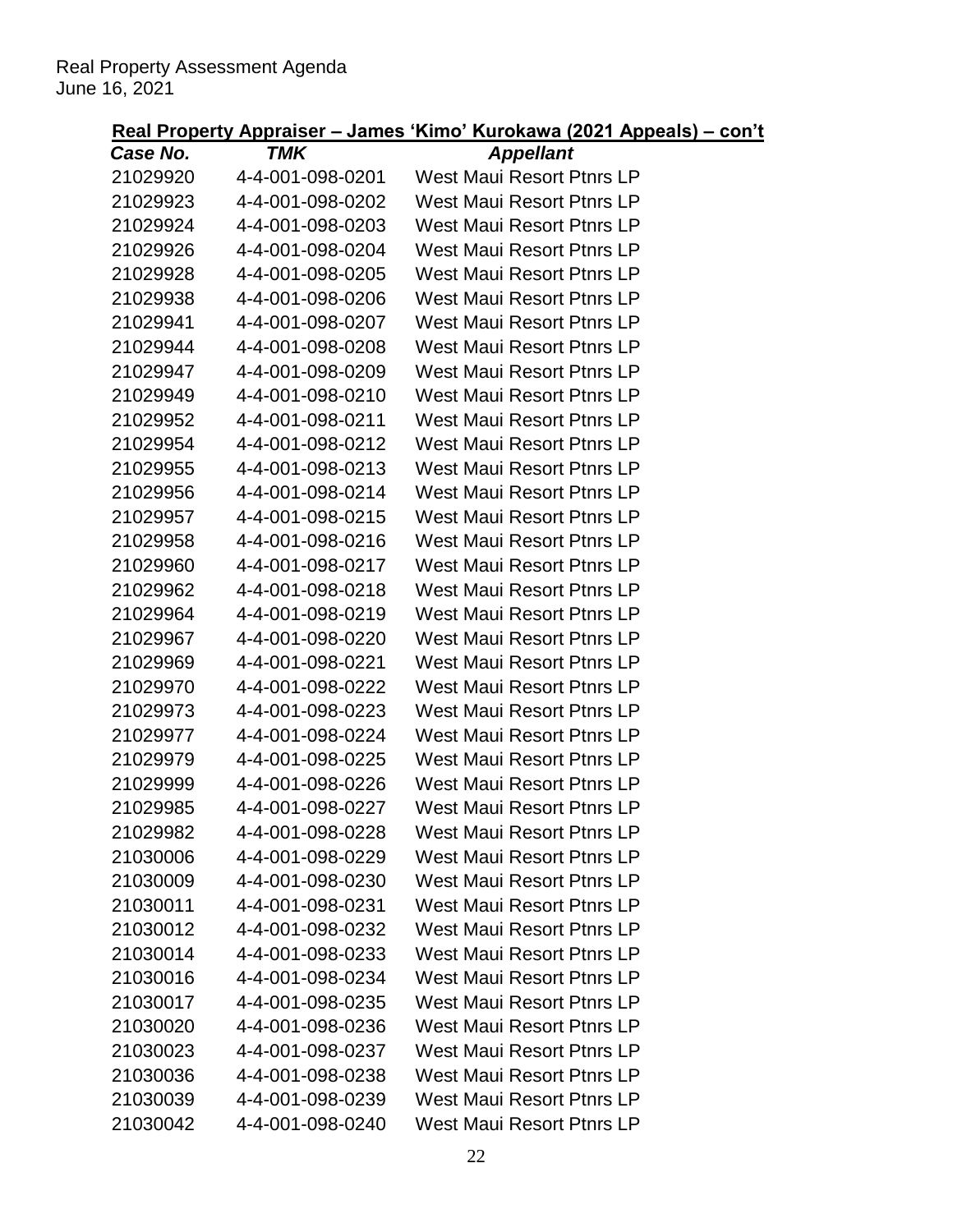| Case No. | TMK              | <b>Appellant</b>                 |
|----------|------------------|----------------------------------|
| 21030045 | 4-4-001-098-0241 | West Maui Resort Ptnrs LP        |
| 21030050 | 4-4-001-098-0242 | West Maui Resort Ptnrs LP        |
| 21030056 | 4-4-001-098-0243 | West Maui Resort Ptnrs LP        |
| 21030061 | 4-4-001-098-0244 | West Maui Resort Ptnrs LP        |
| 21030067 | 4-4-001-098-0245 | <b>West Maui Resort Ptnrs LP</b> |
| 21030073 | 4-4-001-098-0246 | West Maui Resort Ptnrs LP        |
| 21030077 | 4-4-001-098-0247 | West Maui Resort Ptnrs LP        |
| 21030083 | 4-4-001-098-0248 | West Maui Resort Ptnrs LP        |
| 21030087 | 4-4-001-098-0249 | West Maui Resort Ptnrs LP        |
| 21030093 | 4-4-001-098-0250 | <b>West Maui Resort Ptnrs LP</b> |
| 21030097 | 4-4-001-098-0251 | West Maui Resort Ptnrs LP        |
| 21030102 | 4-4-001-098-0252 | West Maui Resort Ptnrs LP        |
| 21030105 | 4-4-001-098-0253 | West Maui Resort Ptnrs LP        |
| 21030110 | 4-4-001-098-0254 | West Maui Resort Ptnrs LP        |
| 21030115 | 4-4-001-098-0255 | <b>West Maui Resort Ptnrs LP</b> |
| 21029986 | 4-4-001-098-0256 | West Maui Resort Ptnrs LP        |
| 21029988 | 4-4-001-098-0257 | West Maui Resort Ptnrs LP        |
| 21029995 | 4-4-001-098-0258 | West Maui Resort Ptnrs LP        |
| 21029998 | 4-4-001-098-0259 | West Maui Resort Ptnrs LP        |
| 21030022 | 4-4-001-098-0260 | West Maui Resort Ptnrs LP        |
| 21030026 | 4-4-001-098-0261 | West Maui Resort Ptnrs LP        |
| 21030028 | 4-4-001-098-0262 | West Maui Resort Ptnrs LP        |
| 21030030 | 4-4-001-098-0263 | West Maui Resort Ptnrs LP        |
| 21030044 | 4-4-001-098-0264 | West Maui Resort Ptnrs LP        |
| 21030048 | 4-4-001-098-0265 | <b>West Maui Resort Ptnrs LP</b> |
| 21030053 | 4-4-001-098-0266 | West Maui Resort Ptnrs LP        |
| 21030054 | 4-4-001-098-0267 | West Maui Resort Ptnrs LP        |
| 21030059 | 4-4-001-098-0268 | <b>West Maui Resort Ptnrs LP</b> |
| 21030062 | 4-4-001-098-0269 | West Maui Resort Ptnrs LP        |
| 21030066 | 4-4-001-098-0270 | <b>West Maui Resort Ptnrs LP</b> |
| 21030070 | 4-4-001-098-0271 | <b>West Maui Resort Ptnrs LP</b> |
| 21030075 | 4-4-001-098-0272 | West Maui Resort Ptnrs LP        |
| 21030078 | 4-4-001-098-0273 | <b>West Maui Resort Ptnrs LP</b> |
| 21030082 | 4-4-001-098-0274 | West Maui Resort Ptnrs LP        |
| 21030088 | 4-4-001-098-0275 | West Maui Resort Ptnrs LP        |
| 21030107 | 4-4-001-098-0276 | <b>West Maui Resort Ptnrs LP</b> |
| 21030094 | 4-4-001-098-0277 | <b>West Maui Resort Ptnrs LP</b> |
| 21030117 | 4-4-001-098-0278 | <b>West Maui Resort Ptnrs LP</b> |
| 21030125 | 4-4-001-098-0279 | <b>West Maui Resort Ptnrs LP</b> |
| 21030130 | 4-4-001-098-0280 | West Maui Resort Ptnrs LP        |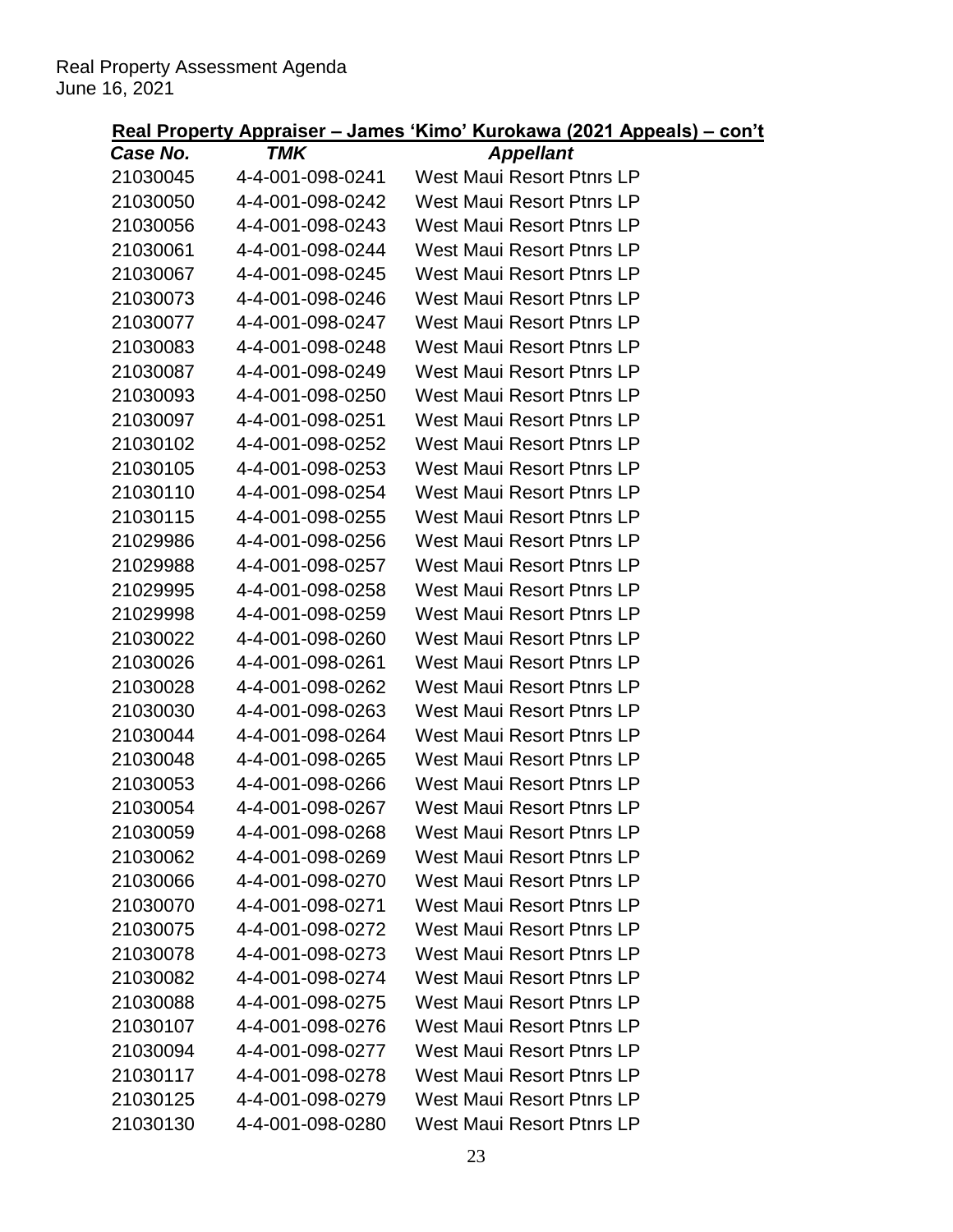| Case No. | TMK              | <b>Appellant</b>                 |
|----------|------------------|----------------------------------|
| 21030131 | 4-4-001-098-0281 | <b>West Maui Resort Ptnrs LP</b> |
| 21030134 | 4-4-001-098-0282 | <b>West Maui Resort Ptnrs LP</b> |
| 21030136 | 4-4-001-098-0283 | <b>West Maui Resort Ptnrs LP</b> |
| 21030139 | 4-4-001-098-0284 | <b>West Maui Resort Ptnrs LP</b> |
| 21030143 | 4-4-001-098-0285 | <b>West Maui Resort Ptnrs LP</b> |
| 21030151 | 4-4-001-098-0286 | West Maui Resort Ptnrs LP        |
| 21030153 | 4-4-001-098-0287 | West Maui Resort Ptnrs LP        |
| 21030155 | 4-4-001-098-0288 | <b>West Maui Resort Ptnrs LP</b> |
| 21030160 | 4-4-001-098-0289 | <b>West Maui Resort Ptnrs LP</b> |
| 21030164 | 4-4-001-098-0290 | <b>West Maui Resort Ptnrs LP</b> |
| 21030177 | 4-4-001-098-0291 | <b>West Maui Resort Ptnrs LP</b> |
| 21030181 | 4-4-001-098-0292 | <b>West Maui Resort Ptnrs LP</b> |
| 21030184 | 4-4-001-098-0293 | <b>West Maui Resort Ptnrs LP</b> |
| 21030186 | 4-4-001-098-0294 | <b>West Maui Resort Ptnrs LP</b> |
| 21030187 | 4-4-001-098-0295 | <b>West Maui Resort Ptnrs LP</b> |
| 21030191 | 4-4-001-098-0296 | West Maui Resort Ptnrs LP        |
| 21030194 | 4-4-001-098-0297 | West Maui Resort Ptnrs LP        |
| 21030201 | 4-4-001-098-0298 | <b>West Maui Resort Ptnrs LP</b> |
| 21030205 | 4-4-001-098-0299 | <b>West Maui Resort Ptnrs LP</b> |
| 21030207 | 4-4-001-098-0300 | <b>West Maui Resort Ptnrs LP</b> |
| 21030210 | 4-4-001-098-0301 | <b>West Maui Resort Ptnrs LP</b> |
| 21030212 | 4-4-001-098-0302 | West Maui Resort Ptnrs LP        |
| 21030213 | 4-4-001-098-0303 | <b>West Maui Resort Ptnrs LP</b> |
| 21030215 | 4-4-001-098-0304 | <b>West Maui Resort Ptnrs LP</b> |
| 21030217 | 4-4-001-098-0305 | <b>West Maui Resort Ptnrs LP</b> |
| 21030024 | 4-4-001-098-0306 | <b>West Maui Resort Ptnrs LP</b> |
| 21030029 | 4-4-001-098-0307 | <b>West Maui Resort Ptnrs LP</b> |
| 21030031 | 4-4-001-098-0308 | West Maui Resort Ptnrs LP        |
| 21030033 | 4-4-001-098-0309 | <b>West Maui Resort Ptnrs LP</b> |
| 21030035 | 4-4-001-098-0310 | <b>West Maui Resort Ptnrs LP</b> |
| 21030038 | 4-4-001-098-0311 | <b>West Maui Resort Ptnrs LP</b> |
| 21030041 | 4-4-001-098-0312 | <b>West Maui Resort Ptnrs LP</b> |
| 21030043 | 4-4-001-098-0313 | <b>West Maui Resort Ptnrs LP</b> |
| 21030047 | 4-4-001-098-0314 | <b>West Maui Resort Ptnrs LP</b> |
| 21030051 | 4-4-001-098-0315 | <b>West Maui Resort Ptnrs LP</b> |
| 21030055 | 4-4-001-098-0316 | <b>West Maui Resort Ptnrs LP</b> |
| 21030060 | 4-4-001-098-0317 | <b>West Maui Resort Ptnrs LP</b> |
| 21030065 | 4-4-001-098-0318 | <b>West Maui Resort Ptnrs LP</b> |
| 21030074 | 4-4-001-098-0319 | <b>West Maui Resort Ptnrs LP</b> |
| 21030076 | 4-4-001-098-0320 | <b>West Maui Resort Ptnrs LP</b> |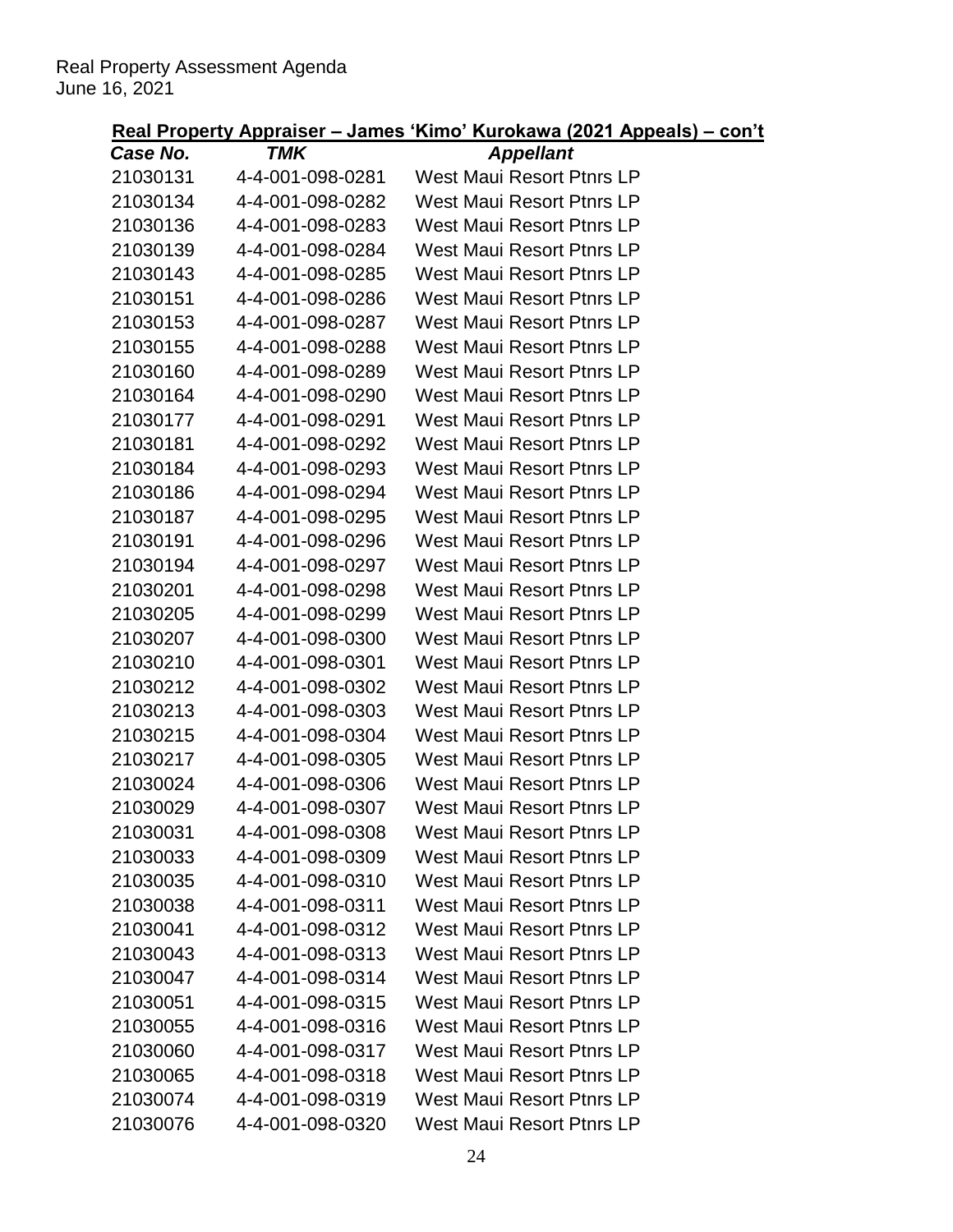| Case No. | TMK              | <b>Appellant</b>                 |
|----------|------------------|----------------------------------|
| 21030080 | 4-4-001-098-0321 | <b>West Maui Resort Ptnrs LP</b> |
| 21030086 | 4-4-001-098-0322 | <b>West Maui Resort Ptnrs LP</b> |
| 21030090 | 4-4-001-098-0323 | <b>West Maui Resort Ptnrs LP</b> |
| 21030095 | 4-4-001-098-0324 | <b>West Maui Resort Ptnrs LP</b> |
| 21030098 | 4-4-001-098-0325 | <b>West Maui Resort Ptnrs LP</b> |
| 21030101 | 4-4-001-098-0326 | West Maui Resort Ptnrs LP        |
| 21030103 | 4-4-001-098-0327 | <b>West Maui Resort Ptnrs LP</b> |
| 21030106 | 4-4-001-098-0328 | <b>West Maui Resort Ptnrs LP</b> |
| 21030108 | 4-4-001-098-0329 | <b>West Maui Resort Ptnrs LP</b> |
| 21030111 | 4-4-001-098-0330 | <b>West Maui Resort Ptnrs LP</b> |
| 21030113 | 4-4-001-098-0331 | <b>West Maui Resort Ptnrs LP</b> |
| 21030118 | 4-4-001-098-0332 | West Maui Resort Ptnrs LP        |
| 21030219 | 4-4-001-098-0333 | <b>West Maui Resort Ptnrs LP</b> |
| 21030223 | 4-4-001-098-0334 | <b>West Maui Resort Ptnrs LP</b> |
| 21030208 | 4-4-001-098-0335 | <b>West Maui Resort Ptnrs LP</b> |
| 21030206 | 4-4-001-098-0336 | West Maui Resort Ptnrs LP        |
| 21030204 | 4-4-001-098-0337 | West Maui Resort Ptnrs LP        |
| 21030202 | 4-4-001-098-0338 | <b>West Maui Resort Ptnrs LP</b> |
| 21030200 | 4-4-001-098-0339 | <b>West Maui Resort Ptnrs LP</b> |
| 21030199 | 4-4-001-098-0340 | <b>West Maui Resort Ptnrs LP</b> |
| 21030197 | 4-4-001-098-0341 | <b>West Maui Resort Ptnrs LP</b> |
| 21030196 | 4-4-001-098-0342 | West Maui Resort Ptnrs LP        |
| 21030193 | 4-4-001-098-0343 | <b>West Maui Resort Ptnrs LP</b> |
| 21030192 | 4-4-001-098-0344 | <b>West Maui Resort Ptnrs LP</b> |
| 21030189 | 4-4-001-098-0345 | <b>West Maui Resort Ptnrs LP</b> |
| 21030183 | 4-4-001-098-0346 | <b>West Maui Resort Ptnrs LP</b> |
| 21030182 | 4-4-001-098-0347 | <b>West Maui Resort Ptnrs LP</b> |
| 21030180 | 4-4-001-098-0348 | West Maui Resort Ptnrs LP        |
| 21030179 | 4-4-001-098-0349 | <b>West Maui Resort Ptnrs LP</b> |
| 21030170 | 4-4-001-098-0350 | <b>West Maui Resort Ptnrs LP</b> |
| 21030171 | 4-4-001-098-0351 | <b>West Maui Resort Ptnrs LP</b> |
| 21030172 | 4-4-001-098-0352 | <b>West Maui Resort Ptnrs LP</b> |
| 21030173 | 4-4-001-098-0353 | <b>West Maui Resort Ptnrs LP</b> |
| 21030174 | 4-4-001-098-0354 | West Maui Resort Ptnrs LP        |
| 21030175 | 4-4-001-098-0355 | <b>West Maui Resort Ptnrs LP</b> |
| 21030049 | 4-4-001-098-0356 | <b>West Maui Resort Ptnrs LP</b> |
| 21030058 | 4-4-001-098-0357 | <b>West Maui Resort Ptnrs LP</b> |
| 21030064 | 4-4-001-098-0358 | <b>West Maui Resort Ptnrs LP</b> |
| 21030068 | 4-4-001-098-0359 | <b>West Maui Resort Ptnrs LP</b> |
| 21030072 | 4-4-001-098-0360 | <b>West Maui Resort Ptnrs LP</b> |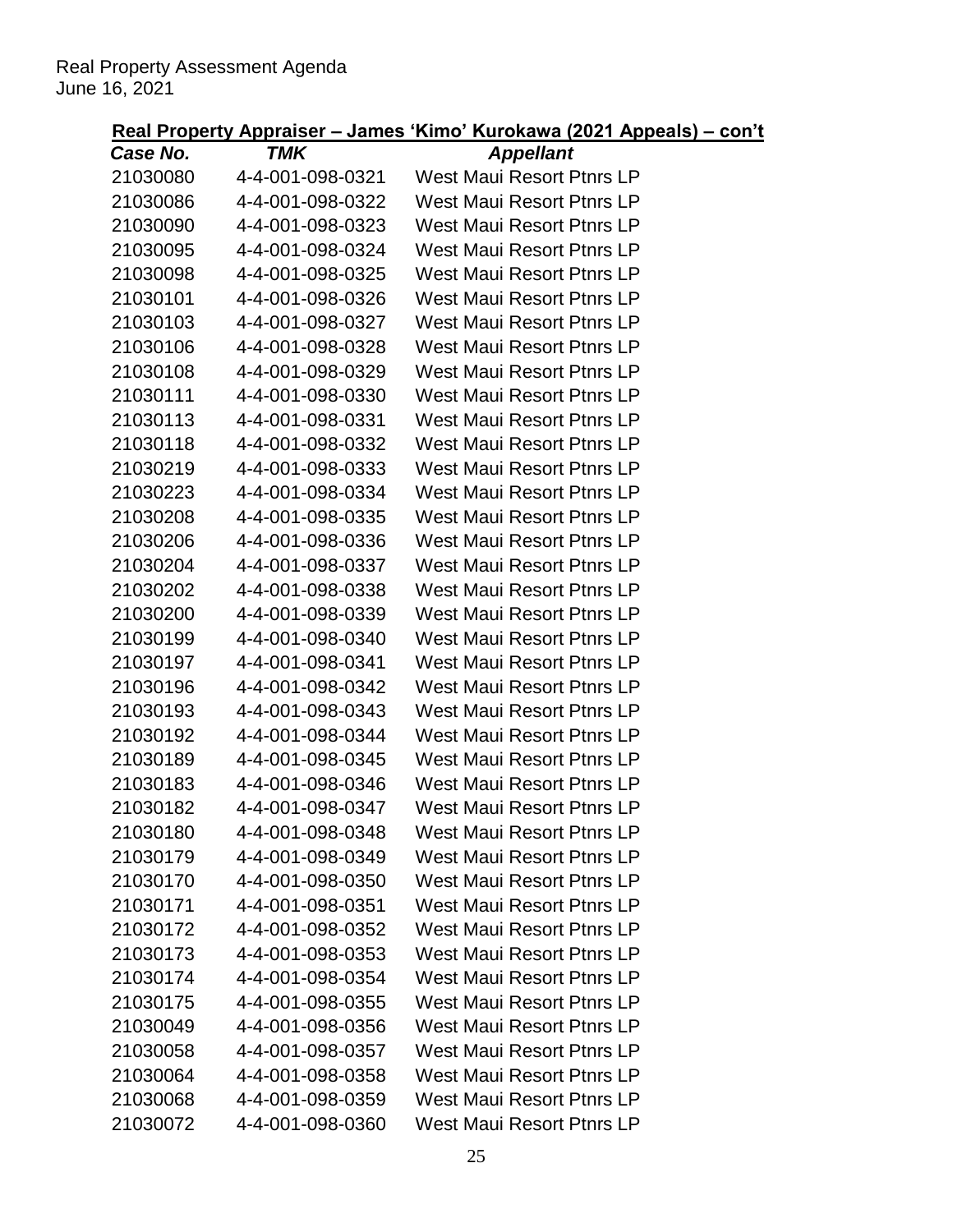| Case No. | TMK              | <b>Appellant</b>                 |
|----------|------------------|----------------------------------|
| 21030079 | 4-4-001-098-0361 | <b>West Maui Resort Ptnrs LP</b> |
| 21030081 | 4-4-001-098-0362 | <b>West Maui Resort Ptnrs LP</b> |
| 21030085 | 4-4-001-098-0363 | <b>West Maui Resort Ptnrs LP</b> |
| 21030089 | 4-4-001-098-0364 | West Maui Resort Ptnrs LP        |
| 21030092 | 4-4-001-098-0365 | <b>West Maui Resort Ptnrs LP</b> |
| 21030096 | 4-4-001-098-0366 | West Maui Resort Ptnrs LP        |
| 21030099 | 4-4-001-098-0367 | West Maui Resort Ptnrs LP        |
| 21030112 | 4-4-001-098-0368 | <b>West Maui Resort Ptnrs LP</b> |
| 21030114 | 4-4-001-098-0369 | <b>West Maui Resort Ptnrs LP</b> |
| 21030119 | 4-4-001-098-0370 | <b>West Maui Resort Ptnrs LP</b> |
| 21030120 | 4-4-001-098-0371 | <b>West Maui Resort Ptnrs LP</b> |
| 21030122 | 4-4-001-098-0372 | <b>West Maui Resort Ptnrs LP</b> |
| 21030124 | 4-4-001-098-0373 | <b>West Maui Resort Ptnrs LP</b> |
| 21030126 | 4-4-001-098-0374 | <b>West Maui Resort Ptnrs LP</b> |
| 21030127 | 4-4-001-098-0375 | <b>West Maui Resort Ptnrs LP</b> |
| 21030129 | 4-4-001-098-0376 | West Maui Resort Ptnrs LP        |
| 21030132 | 4-4-001-098-0377 | West Maui Resort Ptnrs LP        |
| 21030135 | 4-4-001-098-0378 | <b>West Maui Resort Ptnrs LP</b> |
| 21030138 | 4-4-001-098-0379 | <b>West Maui Resort Ptnrs LP</b> |
| 21030140 | 4-4-001-098-0380 | <b>West Maui Resort Ptnrs LP</b> |
| 21030142 | 4-4-001-098-0381 | <b>West Maui Resort Ptnrs LP</b> |
| 21030144 | 4-4-001-098-0382 | West Maui Resort Ptnrs LP        |
| 21030146 | 4-4-001-098-0383 | <b>West Maui Resort Ptnrs LP</b> |
| 21030148 | 4-4-001-098-0384 | <b>West Maui Resort Ptnrs LP</b> |
| 21030149 | 4-4-001-098-0385 | <b>West Maui Resort Ptnrs LP</b> |
| 21030152 | 4-4-001-098-0386 | <b>West Maui Resort Ptnrs LP</b> |
| 21030154 | 4-4-001-098-0387 | <b>West Maui Resort Ptnrs LP</b> |
| 21030156 | 4-4-001-098-0388 | West Maui Resort Ptnrs LP        |
| 21030157 | 4-4-001-098-0389 | <b>West Maui Resort Ptnrs LP</b> |
| 21030158 | 4-4-001-098-0390 | <b>West Maui Resort Ptnrs LP</b> |
| 21030159 | 4-4-001-098-0391 | <b>West Maui Resort Ptnrs LP</b> |
| 21030161 | 4-4-001-098-0392 | <b>West Maui Resort Ptnrs LP</b> |
| 21030162 | 4-4-001-098-0393 | <b>West Maui Resort Ptnrs LP</b> |
| 21030163 | 4-4-001-098-0394 | <b>West Maui Resort Ptnrs LP</b> |
| 21030165 | 4-4-001-098-0395 | <b>West Maui Resort Ptnrs LP</b> |
| 21030166 | 4-4-001-098-0396 | <b>West Maui Resort Ptnrs LP</b> |
| 21030167 | 4-4-001-098-0397 | <b>West Maui Resort Ptnrs LP</b> |
| 21030168 | 4-4-001-098-0398 | <b>West Maui Resort Ptnrs LP</b> |
| 21030169 | 4-4-001-098-0399 | <b>West Maui Resort Ptnrs LP</b> |
| 21030176 | 4-4-001-098-0400 | <b>West Maui Resort Ptnrs LP</b> |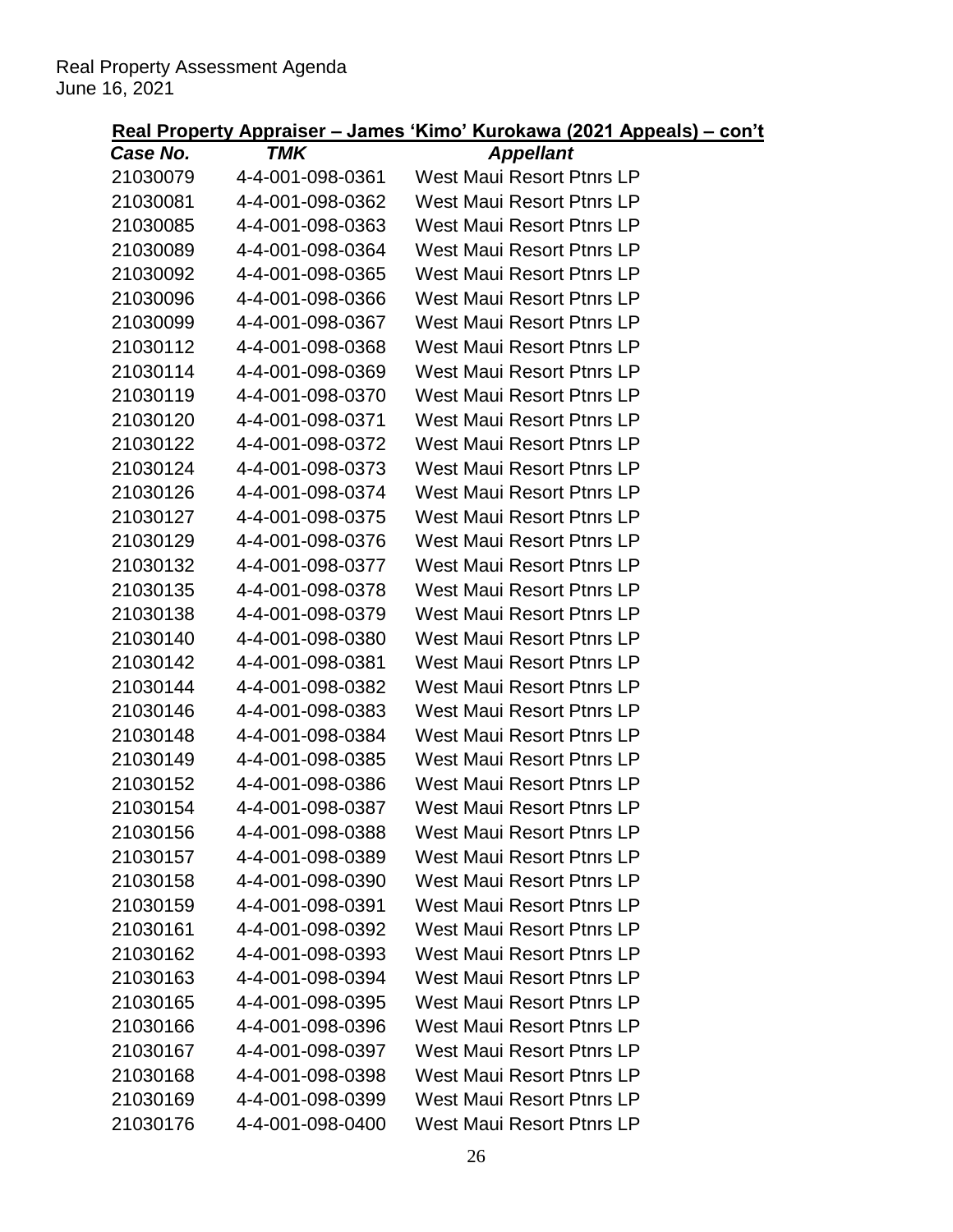## **Real Property Appraiser – James 'Kimo' Kurokawa (2021 Appeals) – con't**

| Case No. | TMK              | <b>Appellant</b>                 |
|----------|------------------|----------------------------------|
| 21030178 | 4-4-001-098-0401 | West Maui Resort Ptnrs LP        |
| 21030185 | 4-4-001-098-0402 | West Maui Resort Ptnrs LP        |
| 21030188 | 4-4-001-098-0403 | West Maui Resort Ptnrs LP        |
| 21030190 | 4-4-001-098-0404 | West Maui Resort Ptnrs LP        |
| 21030195 | 4-4-001-098-0405 | <b>West Maui Resort Ptnrs LP</b> |
| 21030198 | 4-4-001-098-0406 | West Maui Resort Ptnrs LP        |
| 21030203 | 4-4-001-098-0407 | West Maui Resort Ptnrs I P       |
| 21030211 | 4-4-001-098-0408 | West Maui Resort Ptnrs LP        |
| 21030214 | 4-4-001-098-0409 | West Maui Resort Ptnrs LP        |
| 21030216 | 4-4-001-098-0410 | West Maui Resort Ptnrs LP        |
| 21030220 | 4-4-001-098-0411 | West Maui Resort Ptnrs LP        |
| 21030221 | 4-4-001-098-0412 | West Maui Resort Ptnrs LP        |
| 21030222 | 4-4-001-098-0413 | West Maui Resort Ptnrs LP        |
|          |                  |                                  |

### **III. Late Filed Appeals - 2021**

| Case No. | <b>TMK</b>       | <b>Appellant</b>                    |
|----------|------------------|-------------------------------------|
| 21030233 | 2-1-003-033-0000 | Dorothy Uwekoolani                  |
| 21030231 | 2-1-008-082-0131 | <b>Timothy Sturdee Hoar</b>         |
| 21030244 | 2-1-023-004-0099 | <b>Erker Family Residence Trust</b> |
| 21030228 | 2-1-023-005-0035 | <b>Wailea Holdings Limited</b>      |
| 21030232 | 2-8-010-003-0000 | Elizabeth Anne Elliott              |
| 21029850 | 3-9-001-002-0203 | Theresa Julnes Keleka Kaimanu       |
| 21030245 | 3-9-004-084-0181 | <b>Frances Velis</b>                |
| 21030246 | 3-9-008-011-0069 | <b>Mojas Enterprises</b>            |
| 21030247 | 3-9-008-011-0073 | <b>Tettemer Family Trust</b>        |
| 21030227 | 4-3-008-001-0026 | Kenneth John Figge                  |
|          |                  |                                     |

## **IV. Future Hearing Dates**

| July 7, 2021      | September 15, 2021 |
|-------------------|--------------------|
| July 21, 2021     | October 6, 2021    |
| August 4, 2021    | October 20, 2021   |
| August 18, 2021   | November 3, 2021   |
| September 1, 2021 | November 17, 2021  |